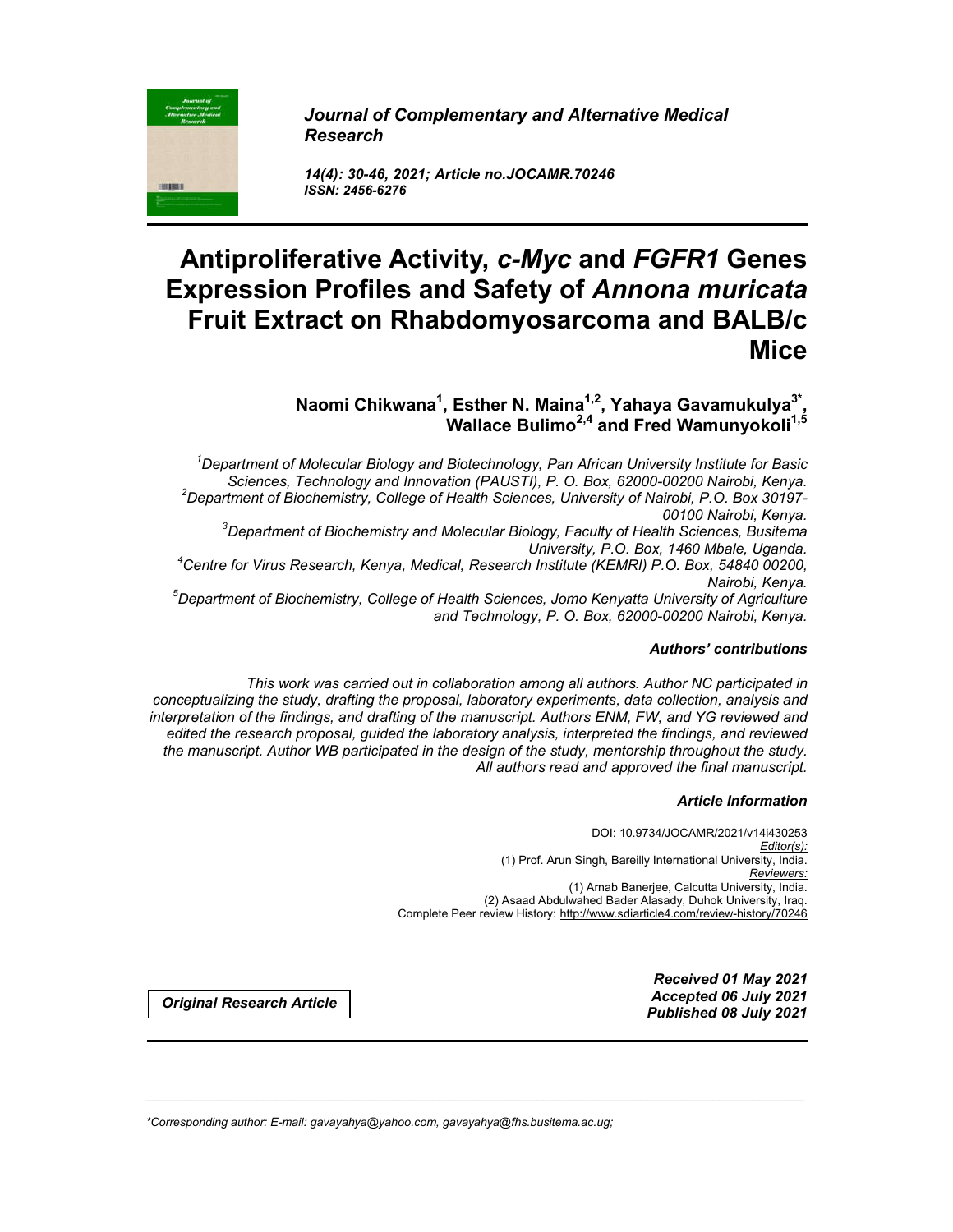# **ABSTRACT**

**Introduction:** Rhabdomyosarcoma is an aggressive solid tumour of skeletal muscles origin whose current treatment is associated with high expenses, severe side effects, drug resistance and tumour regrowth. There is a need to develop safer and more effective chemotherapeutic agents. *Annona muricata* is one of the widely used plants in treating various diseases due to its reported effectiveness. However, there is a dearth of scientific information regarding the efficacy of *Annona muricata* on rhabdomyosarcoma and its safety. This study aimed to evaluate the effects of *Annona muricata* ethanolic fruit extract on the antiproliferative activity and gene expression in RD cell line, including its biosafety in BALB/c mice.

**Materials and Methods:** The resazurin metabolic assay was used to assess the antiproliferative and cytotoxic activities of *Annona muricata* ethanolic fruit extract on RD and Vero cells. Quantitative real-time polymerase chain reaction was used to assess the gene expression profiles on *c-Myc and FGFR1* genes. To evaluate the safety of the *Annona muricata* ethanolic fruit extract, an acute oral toxicity study was conducted on BALB/c mice.

**Results:** *Annona muricata* ethanolic fruit extract significantly inhibited the growth of RD cells in a concentration and time-dependent manner while being highly selective on the Vero cells (selectivity index of 6.10 at 72h) compared to a reference cancer drug, doxorubicin (Selectivity index of 1.38 at 72hr). The c*-Myc* and *FGFR1* genes were under expressed in RD cells treated with *Annona muricata* ethanolic fruit extract with (3.4 and 6.1 fold), respectively, compared to untreated cells. Acute oral toxicity studies revealed no significant difference ( $p \ge 0.05$ ) between the treated mice and the control group, indicating the safety of the fruit extract.

**Conclusion:** *Annona muricata* ethanolic fruit extract can serve as effective and safe anticancer agents against rhabdomyosarcoma and further develop into standard drugs. Non-human primate studies need to be undertaken to step towards the clinical utilization of the *Annona muricata* ethanolic fruit extract in the management of rhabdomyosarcoma.

*Keywords: Rhabdomyosarcoma; Annona muricata; c-Myc gene; FGFR1 gene; RD cell line.*

### **DEFINITIONS, ACRONYMS, ABBREVIA-TIONS**

- *RD : Human rhabdomyosarcoma cell line*
- *ALT : Alanine aminotransferase*
- *AST : Aspartate aminotransferase*
- *RBCs : Red blood cells*
- *HCT : Hematocrit*
- *MCH : Mean Cell Hemoglobin Content*
- *MCV : Mean Cell Volume*
- *HB : Hemoglobin*
- *WBCs : White blood cells*
- *SI : Selectivity index*

### **1. INTRODUCTION**

Cancer is among the leading causes of morbidity and mortality worldwide [1]. An estimated 18.1 million people in 2018 were diagnosed with cancer globally, and 9.6 million succumbed to it [2]. World Health Organization (WHO) projects the annual cancer morbidity rate to double in the near future to 29 million new cases by 2040, with developing countries bearing a tremendous burden [3]. Therefore, there is an urgent need to unveil new remedies to combat this disease.

Rhabdomyosarcoma is an aggressive malignancy that originates from skeletal muscle progenitor cells [4]. It affects children and adolescents less than twenty years, with an annual prevalence of 4.5 cases per 1 million children [5]. In Africa, incidence rates of rhabdomyosarcoma vary considerably from 6- 35.7 %, with East Africa having the highest rate [6]. Rhabdomyosarcoma patients have a survival rate of about 60% due to a combination of surgery, radiotherapy and chemotherapy [7,8]. However, in recent times there has been minimal improvement in the clinical oncological outcome of patients [8,9]. The high cost of drugs, side effects, drug resistance, severe toxicity, and tumor regrowth represent the most common treatment failure in patients with [10]. Considering the health effects of the current treatment strategies used in the treatment of rhabdomyosarcoma, there is a need to find safer and more effective, and cost-effective readily available chemotherapeutic agents.

Among the hallmarks of cancer, metastasis, cell proliferation, differentiation, and angiogenesis are critical in tumorigenesis [11,12]. Recent molecular and genetic analysis has shown that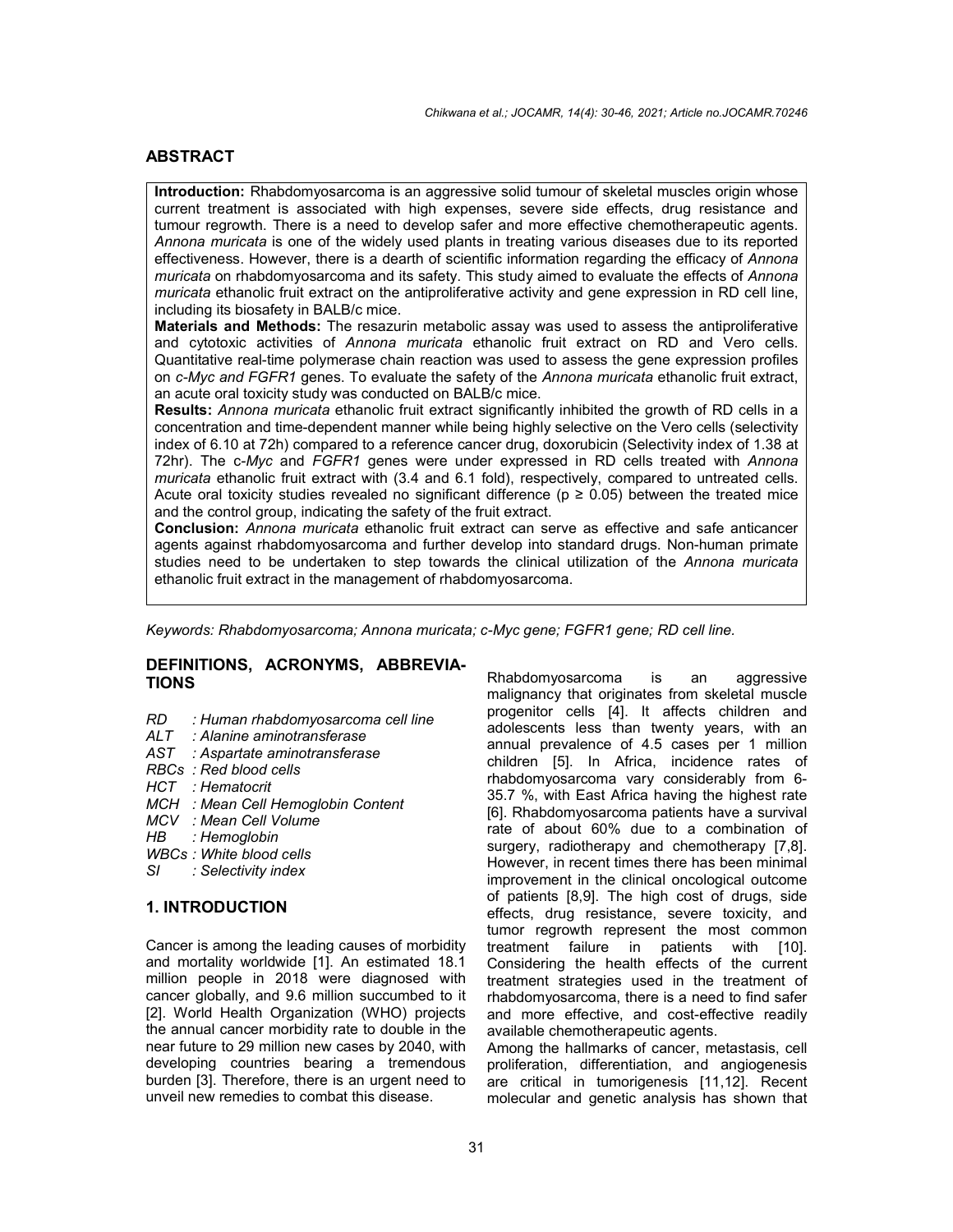deregulation of *c-Myc* and *FGFR1*genes are linked to tumor aggression, resistance to therapy, and poor clinical outcome in patients with rhabdomyosarcoma[13–15]. *FGFR1* gene belongs to a group of growth factors receptor tyrosine kinases which regulate fundamental cellular processes such as; angiogenesis, wound healing, adipogenesis, and neurogenesis [13,16]. *c-Myc* gene is a proto-oncogene involved in several biological mechanisms such as cell proliferation, differentiation, and apoptosis [14]. Therefore, finding a chemotherapeutic agent that can inhibit *c-Myc and FGFR1* gene expression levels in rhabdomyosarcoma may help develop an efficacious chemotherapeutic agent to control the disease.

For centuries medical plants have been used to treat cancer and other diseases. Hence they have been proposed as an alternate medicament source [17]. Medicinal plants are a source of bioactive compounds such as alkaloids, phenols, flavonoids, terpenes, among others [18]. These bioactive compounds have been shown to have selectively possessed therapeutic effects of antimetastatic antiproliferative, pro-apoptotic, and anti-angiogenic therapeutic effects in cancer cells [18,19]. Despite the widespread global utilization of medicinal plants in drug discovery and development, a few have been scientifically investigated for their safety and efficacy [20]. Hence screening for potential pharmacological toxicity effects of medicinal plants is vitally important.

*Annona muricata*, also known as Soursop in English or Matomoko in Kenya [21], is a medicinal plant widely distributed in Africa's tropical regions [22]. Leaves, roots, fruits, and seeds of *Annona muricata* are traditionally utilized to treat various diseases such as diabetes, hypertension, skin rashes, stomach pain, malaria, cancer, diabetes, hypertension, and respiratory illness [23–25] The predominant phytochemicals such as acerogenins, alkaloids, and phenolic provide the plant with various biochemical properties and health benefits such as anti-cancerous [26], anti-bacterial [22], antiviral, antioxidant, and anti-fungal activities [23]. Identified 3-Dimethylthiourea and Quinoline compounds from extracts of fruits of *Annona muricata* showed significant anticancer activity against selected adenocarcinomas [27,28].

Although there is evidence of *Annona muricata* fruit extract having anticancer activity against various cancer cells, there is sparse information regarding its activity on rhabdomyosarcoma. The current study aimed to investigate the effects of *Annona muricata* ethanolic fruit extract on the proliferative activity and gene expression in RD cell line, including its biosafety in BALB/c mice.

### **2. MATERIALS AND METHODS**

### **2.1 Chemicals and Reagents**

DMEM, L-Glutamine, Fetal Bovine Serum (FBS), Streptomycin/Penicillin, Saline (PBS), and Trypsin-EDTA were purchased from Sigma Aldrich (Germany). Resazurin and doxorubicin were purchased from Solarbio (China).

### **2.2 Plant Collection and Authentication**

Mature *Annona muricata* fruits were collected in September from Machakos, Masinga County, Kenya: coordinates 00 53'21" S, 37'35'40" E, altitude 1046 m. The fruits were identified and authenticated at Jomo Kenyatta University of Agriculture and Technology Botanical Herbarium by Mr Muchuku.John Kamau. A voucher specimen was deposited in the herbarium under the collection number NC-JKUATBH/001/AM/A-2020**.**

# **2.3 Preparation of Plant Material**

The fruits of *Annona muricata* were cleaned with distilled water, cut into minute pieces using a sharp knife, and dried at room temperature for two weeks at the Pan Africa University of Institute Science and Basic Technology laboratory. The dried fruits were then pulverized into a powder, then weighed and stored in a closed container at 4°C until use.

#### **2.4 Preparation of Ethanolic Fruit Extract**

The solvent extraction technique as previously described [27] was employed with slight modification. Briefly, about 500g of *Annona muricata* fruit powder was macerated into 1500ml of absolute ethanol for three days. The ethanolic extract was filtered using Whatmans' filter paper grade No. 1. The filtrate was then concentrated under pressure at  $45^{\circ}$ C in a rotary evaporator (LabTech®) to obtain the concentrated extract. The final mass of the extract was recorded and used to calculate the percentage yield. The residues from the extracts were collected and stored in a closed container at 4°C before use.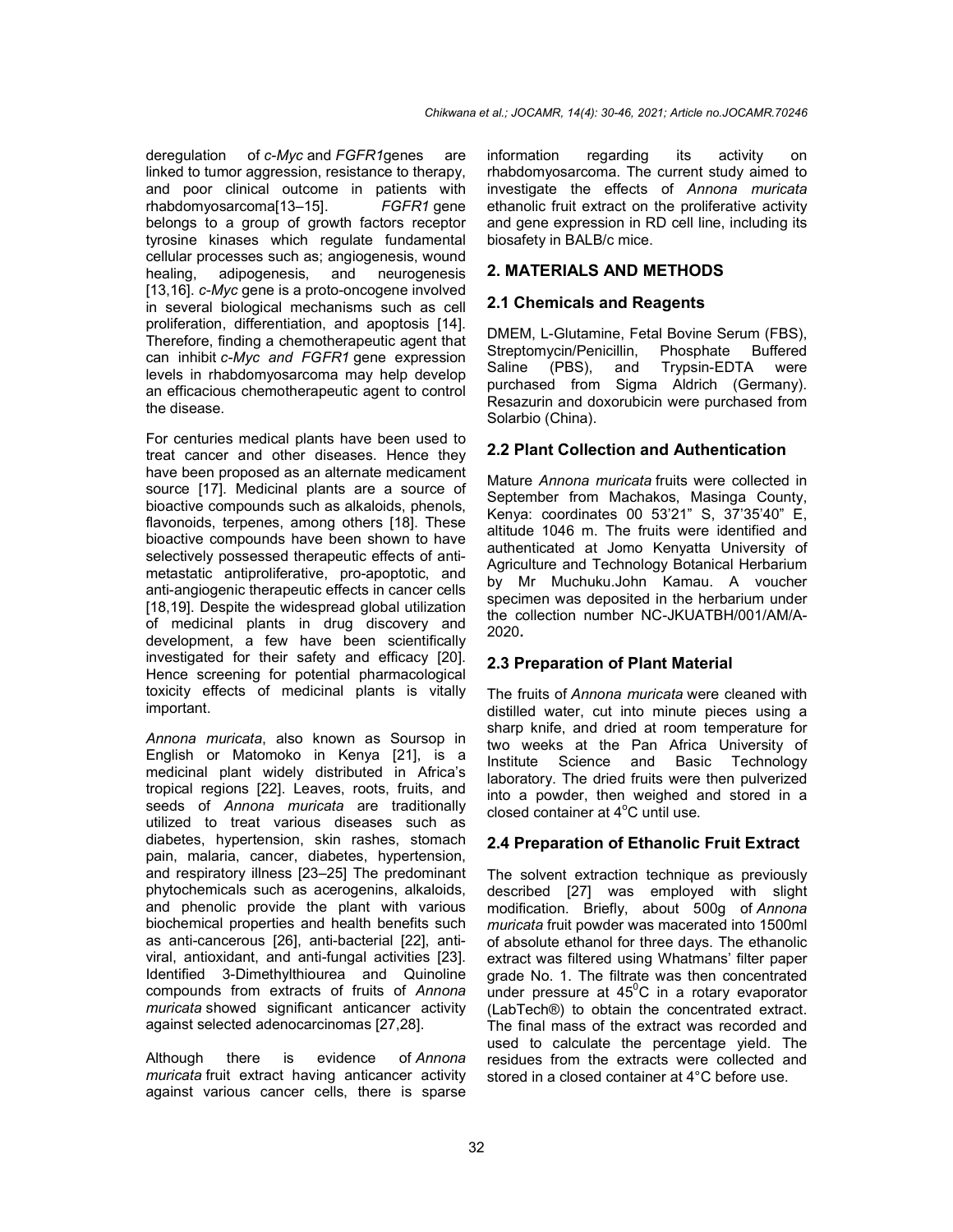#### **2.5 Cell lines and Culturing Conditions**

The cell lines utilized in this research were RD (CCL-136TM) and Vero E6 (CRL-1586TM). Supplementary Fig. 1 shows the photomicrographs of the cell lines. RD is the human rhabdomyosarcoma cancer cell line [29], while the Vero E6 cell line are normal kidney monkey cells, which are used as the normal cell line to assess the effects of chemicals or other substances on mammalian cells [30]. The cell lines were purchased from the American Type Culture Collection (ATCC) and sub-cultured at the Center for Virus Research, Kenya Medical Research Institute (KEMRI). The two cell lines were cultured separately in Dulbecco's Modified Eagle's Medium (DMEM) T-75flasks. Supplemented with L-glutamine, 10% FBS and 1% streptomycin/penicillin and maintained in a humidified incubator at 37°C and 5% CO2. At 80% confluence, the cells were harvested using trypsin-EDTA solution and subculture onto 96 well cell culture plates. All culturing works were done with sterile techniques in a biohazard safety cabinet class II.

### **2.6 Assessment of Cell Viability Using Resazurin Metabolic Assay**

The resazurin metabolic assay was used to assess the effects of *Annona muricata* ethanolic fruit extract on the viability and cytotoxicity of the cells. The assay is based on indicator dye (resazurin) reduced to resorufin by variable cells. Non-viable cells do not produce any fluorescent signal due to rapidly lose the metabolic capacity to reduce resazurin [31]. Briefly, cell lines at 80% confluence were washed with hank's balance salt solution and detached by trypsinization. The number of viable cells was counted using the hemocytometer after being stained with trypan blue. The trypsinized RD and Vero cells with a cell density of 10.0  $\times$ 10<sup>4</sup> were seeded onto flatbottomed, 96-well plates and incubated for 24 hrs at 37°C in a 5% CO2 incubator to allow attachment overnight. Stock solution (10mg/ml) was prepared in 0.5% of DMSO in media. After 24hr, seeding media was aspirated from the plates with the cultured cells. Series of working Concentrations (200 - 6.25 ug/ml) were prepared by dilution from the stock and then added to the cultured cells. Doxorubicin was used as positive control drug for cancer. The cells with treatments were then returned to the incubator for 24hr, 48hr, and 72hr time points. After the specified times of exposing the cells to the treatments,

3mg of resazurin dye was weighed and dissolved into 20ml of filter-sterilized PBS, making a concentration of 0.15mg/ml. Next, 20ul of resazurin dye was added to the treated cells and incubated for 4-hours. Plates were then read on Infinite M1000, Tecan (plate reader) using the absorbance of 570nm-600nm. All treatments were done in triplicates  $(n = 3)$ . The 50% inhibition concentrations  $(IC_{50})$  for cancer cells and the 50% cytotoxicity concentration  $(CC_{50})$  for normal cells were calculated and analyzed using nonlinear regression analysis, and the doseresponse curve was plotted (Graph Pad Prism software version 8.4.3). The values were analyzed using One-way ANOVA followed by Tukey's test to determine statistical significance in time exposure among the treatments, and Pvalue was set at 0.05.

#### **2.7 RNA Extraction and cDNA Synthesis**

RD cells at 80% confluence in T-75 flasks were exposed to  $IC_{50}$  treatments at 24, 48, and 72 hours. RNA was extracted from samples utilizing the DirectZol kit (Zymo Research, USA) following the manufacturer's instructions. Briefly, the samples were lysed in TRI reagent and directly added to the Zymo-Spin™ II Column, followed by centrifugation and washing. The samples were subsequently treated with DNase 1 to avoid genomic DNA contamination before RNA elution. The purity and integrity of RNA extracted from RD cells were assessed by nanodrop spectrophotometry (260nm and 280nm) (Themofisher) and visual inspection of the three rRNAs (28,18and 5s) on 1% agarose gel electrophoresis. The RNA concentration in all samples was adjusted to a baseline of 100ng/μl to compare gene expression measurements. Complementary DNA (cDNA) synthesis was carried out using FIRE Script RT cDNA synthesis kit (Solis BioDyne, Estonia), following the manufacturer's protocol. A final volume of 20µl reaction mixture comprised: 10μl of template RNA (100ng/μl), 1μl oligo (dT) primer (100μM), 0.5μl dNTP mix (20mM), 2μl 10x RT reaction buffer with DTT, 1μl FIRE Script RT, 0.5μl RNase inhibitor (40U/ μl) and 5 μl nuclease-free water. The reverse transcription process was carried out in an ABI 7500 PCR machine (Applied Biosystems) under  $55^{\circ}$ C for 60 minutes for reverse transcription and 85°C for 5 minutes for enzyme inactivation.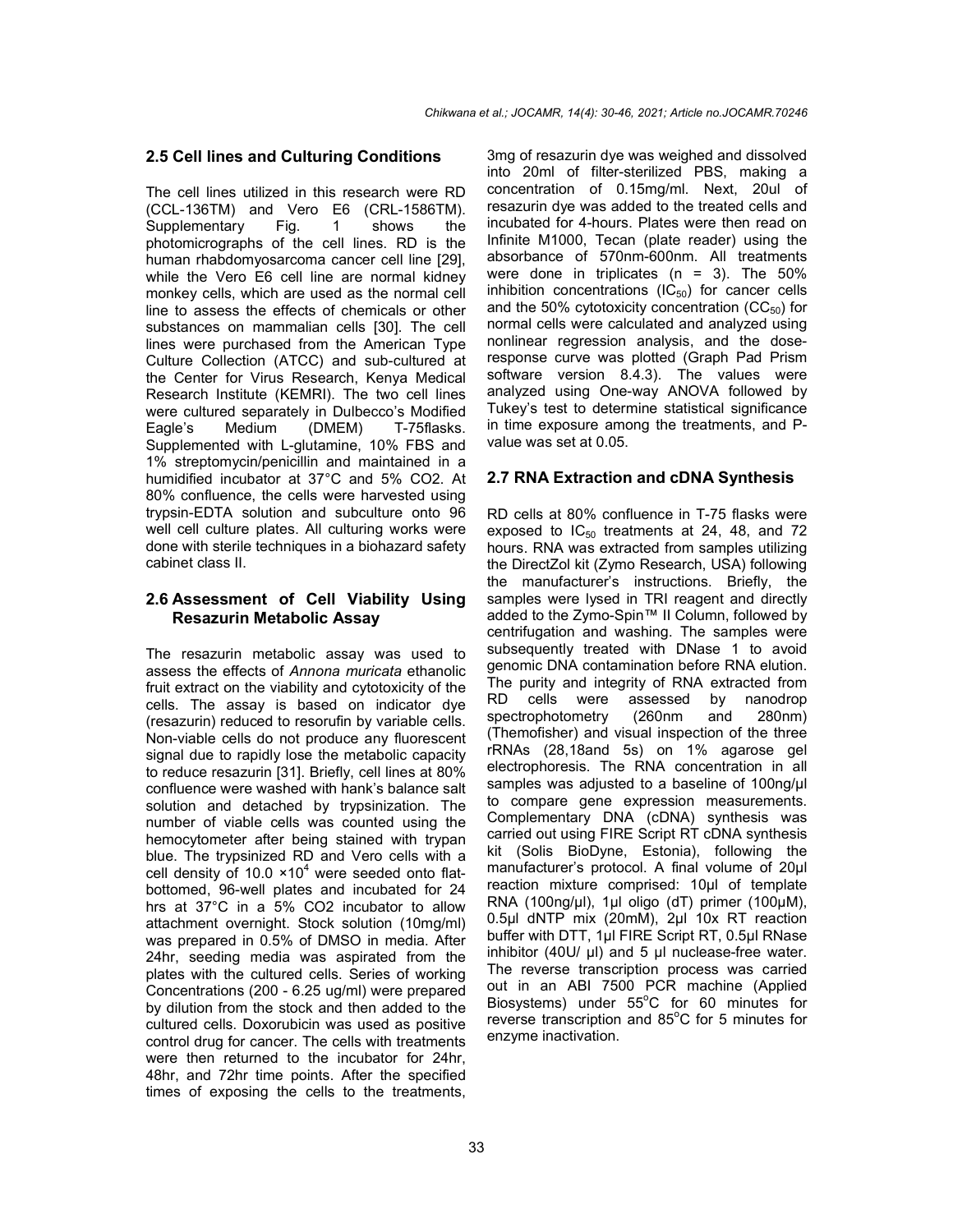### **2.8 Primers Designing for Targeting Genes**

Quantitative real-time polymerase chain reaction was performed to determine the expression levels of *c-MYC* and *FGFR1* in RD cells when treated with doxorubicin and *Annona muricata* ethanolic fruit extract. *Β-actin* served as the housekeeping gene*.* The primers were designed utilizing the National Center for Biotechnology Information (NCBI) Primer Blast tool (https://www.ncbi.nlm.nih.gov/tools/primer-blast). [The primer sizes ranged](https://www.google.com/url?q=https%3A%2F%2Fwww.ncbi.nlm.nih.gov%2Ftools%2Fprimer-blast&sa=D&sntz=1&usg=AFQjCNH-kYawRpFRXEzp4W-0P-N6sog3UA) from 70-250 bps and had a 40-60 % GC content and selfcomplementarity  $\leq$  2. The online Sequence Manipulation Suite bioinformatics tool (SMS) was used to evaluate the binding specificities of the primers. Details of the primers are shown in Table 1.

### **2.9 Quantitative Real-time Polymerase Chain Reaction**

The Quantitative real-time polymerase chain reaction was used to evaluate the effect of doxorubicin and *Annona muricata* ethanolic fruit extract on gene expression profiles of *c-Myc* and *FGFR1* genes. β-Actin was used as the housekeeping gene. The Quantitative real-time polymerase chain reaction (in triplicates) was set up with 5x HOT FIREPol® EvaGreen® (Solis-BioDyne, Estonia) following the manufacturer's instructions. A final volume of 20μl reaction mixture contained 4μl of the kit Master Mix, 0.5μl of forward and reverse primers (10μM), 2μl cDNA and 13μl nuclease-free water. The Quantitative real-time polymerase chain reaction was carried out in 7500 Fast real-time plates (Applied Biosystems) with the following cycling program: Initial activation at  $95^{\circ}$ C for 12 mins at one cycle followed by 40 cycles of denaturation  $95^{\circ}$ C for 15 s, annealing  $62^{\circ}$ C for 30 seconds, and Elongation  $72^{\circ}$ C for 30 seconds. Table 1 shows the primer sets used to amplify the genes. The quantification cycle, also known as the

threshold cycle (Ct), was calculated, and Relative mRNA expression levels of target genes were normalized to β -Actin using the 2-ΔΔCt method [30]. The melting curve was evaluated to ensure PCR target specificity. A 4% agarose gel electrophoresis (Fig. 3c) was also used to determine the expected PCR product size was produced.

# **2.10Evaluating the Toxicity of** *Annona muricata* **Ethanolic Fruit Extract in BALB/c Mice**

Thirty male Balb/c mice aged 7- 8 weeks, weighing between 26- 30g, were bred in the animal house at JICA SAFARI House, Jomo Kenyatta University of Agriculture Technology Kenya. The BALB/c mice were acclimatized one week before the commencing of the study. The mice were then randomly divided into five groups of treatments with six mice per group. Group 1 was taken as controls and received normal saline only, while Groups 2, 3, 4, and 5 were given 3mg/kg, 10mg/kg, 30mg/kg, and 90mg/kg of *Annona muricata* ethanolic fruit extract, respectively *ad libitum* after sterilization by filtration. Dosage calculations were adapted from previously reported studies [32,33]. The care and handling of the animals were carried out according to OECD 2000 and 2008 guidelines.

# **2.11Clinical Observations and Body Weight Measurements**

The acute toxicity of *Annona muricata* fruit extract in mice was done for two weeks. The mice were kept under environmental conditions (23–25°C, 12 h/12 h light/dark cycle) and had access to commercial pelleted mice feed and water ad libitum. During 14 days, the animals were observed for clinical and physical activity abnormalities, toxicological symptoms. Body weights of live mice were measured on days 1, 7 and 14, to depict any toxic effect of the *Annona muricata* ethanolic fruit extract.

| Table 1. Primers used for Quantitative real-time polymerase chain reaction in this study |  |
|------------------------------------------------------------------------------------------|--|
|------------------------------------------------------------------------------------------|--|

| Gene              |   | <b>Primers</b>                | <b>Annealing Temp</b><br>(°C) | <b>PCR</b> product<br>size (bp) |  |
|-------------------|---|-------------------------------|-------------------------------|---------------------------------|--|
| β-Actin           |   | 5'-CGGCATCGTCACCAACTG-3'      | 62                            | 153                             |  |
|                   |   | 5'-AACATGATCTGGGTCATCTTCTC-3' |                               |                                 |  |
| c-Myc             |   | 5'-CTGAGACAGATCAGCAACAACC-3'  | 62                            | 129                             |  |
|                   | R | 5'-TTGTGTGTTCGCCTCTTGAC-3'    |                               |                                 |  |
| FGFR <sub>1</sub> |   | 5'-ATTTCTGTTGGCCT-'3          | 62                            | 175                             |  |
|                   |   | 5'-CTAGCGTCTTTGGGGAA-'3       |                               |                                 |  |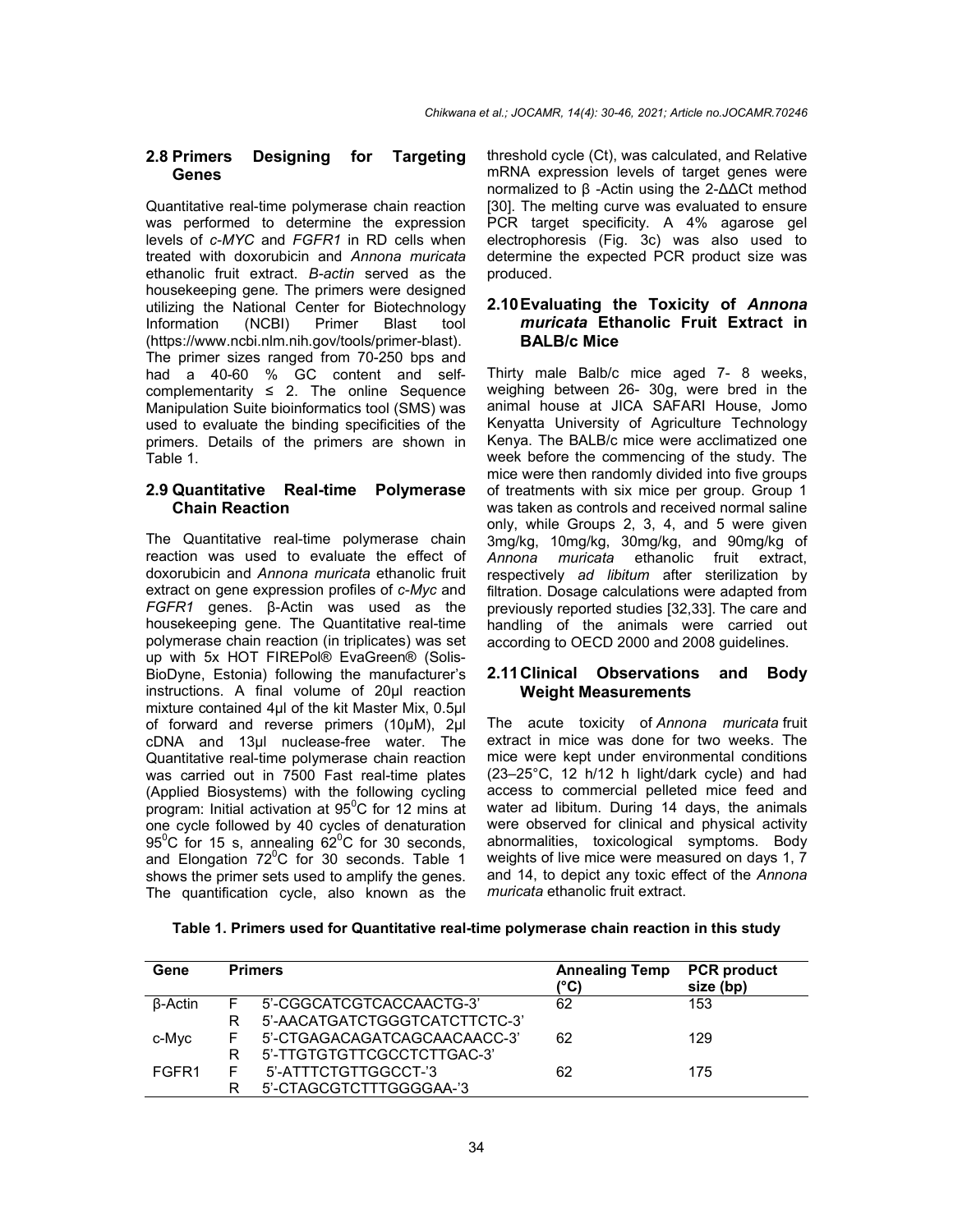# **2.12 Termination of the Experiment**

On the 15th day of the experiment, mice were starved for 4 hours and then subjected to carbon dioxide asphyxiation. Blood for hematology and biochemistry analysis was then collected through cardiac puncture. Biochemical analysis was done for the alanine aminotransferase , Aspartate aminotransferase , and Urea using standard diagnostic test kits on an automated clinical Biochemistry analyzer (Reflation Plus System®, MODEL: Cobas Analyzer India), and the biochemical results were compared with the normal ranges of BALB/c mice [34,35]. Samples for hematology were assessed for the following blood parameters; total and differential white blood cells (neutrophil and lymphocyte), total red blood cells (RBC), hemoglobin (Hb), MCV (mean corpuscular volume). mean corpuscular corpuscular volume), mean corpuscular hemoglobin (MCH), mean corpuscular hemoglobin concentration (MCHC), Hematocrit and platelets were analyzed using automatic hematology analyzer (Mindy BC500).

# **2.13 Statistical Analysis**

The data obtained from the current study were analyzed using Graph Pad Prism version 8.4.3.Software (Graph Pad Software, San Diego, CA, USA). One way ANOVA followed Dunnett's multiple comparisons test was applied to compare each group with the control. All the data were presented as mean ± SEM (standard error of the mean). Statistical significance was considered at  $P \le 0.05$  [28].

# **3. RESULTS**

# **3.1 Determination of Cytotoxicity**

Results obtained from the resazurin metabolic assay were used to determine the  $IC_{50}$  and  $CC_{50}$ values of *Annona muricata* ethanolic fruit extract and doxorubicin at all-time points(24hr,48hr, and 72hr). Log dose-response curve (Fig. 1A) for *Annona muricata* ethanolic fruit extract was plotted for 24h, 48h, and 72h time points, and  $IC_{50}$  values were generated per time point are summarized in Table 2. The extract inhibited cell growth on RD cells in a time-dependent manner with the highest  $IC_{50}$  value of 18.43µg/ml after more prolonged exposure at 72 hours.  $IC_{50}$  values obtained at time-points for *Annona muricata* ethanolic fruit extract were compared to  $IC_{50}$ values of doxorubicin (reference anticancer drug). Log dose-response curve (Fig. 2A) was used to analyze  $IC_{50}$  of doxorubicin at 24, 48, and 72-time points and are summarized in Table 2. Doxorubicin had the highest cytotoxicity effects on RD cells at 72h with  $IC_{50}$  (3.14 $\mu$ g/ml) 5 times lower than the extract. However, the extract exhibited selective cytotoxicity in the control cells (Vero) with higher SI of 6.10(Table 3) at 72hr values compared to doxorubicin (1.38). This implies that the more prolonged exposure of *Annona muricata* ethanolic fruit extract to the RD cells, the greater the inhibition of cells, while the more prolonged exposure to non-target cells (Vero) has negligible cytotoxic effects on the cells. Figs. 1A and 2B show the log doseresponse curve of *Annona muricata* ethanolic fruit extract and doxorubicin, respectively, against Vero cells at time points.

Analyzed by one-way ANOVA followed by Tukey, Values for  $IC_{50}/CC_{50}$  are expressed as Mean  $\pm$ SEM, values with the different superscript letters in each row are statistically significantly different  $(p \ge 0.05)$ .

# **3.2 Selectivity Index of** *Annona muricata* **Ethanolic Fruit Extract and Doxorubicin**

The selectivity index is derived from the  $IC_{50}$  and  $CC_{50}$  values analyzed. Selectivity index values of 2 or greater than two are considered highly selective, while less than 2 indicates less selectivity [30]. From the results shown in Table 3, it is notable that the extract had higher selectivity index at all-time points compared to doxorubicin which was less selectivity to the normal cells at all-time points.

# **3.3 Effects of** *Annona muricata* **ethanolic Fruit Extract on mRNA Expression Levels of** *c-Myc* **and** *FGFR1* **Genes**

The mRNA expression levels of *c-Myc* and *FGFR1* genes in RD cells was quantified using a Quantitative real-time polymerase chain reaction. The experiment was undertaken at three different time intervals of 24hrs, 48hrs and 72 hrs. The expression levels of the *c-Myc* and *FGFR1* genes were normalized using beta-actin gene (house-keeping gene). In RD cells treated with Annona muricata ethanolic fruit extract, the c-Myc gene was underexpressed in a time-dependent manner, with the highest significant fold change of (3.4 folds) occurring at 72 hours compared to control. On the other hand, *c-Myc* was also under-expressed in RD cells treated with doxorubicin with (6.8 fold)at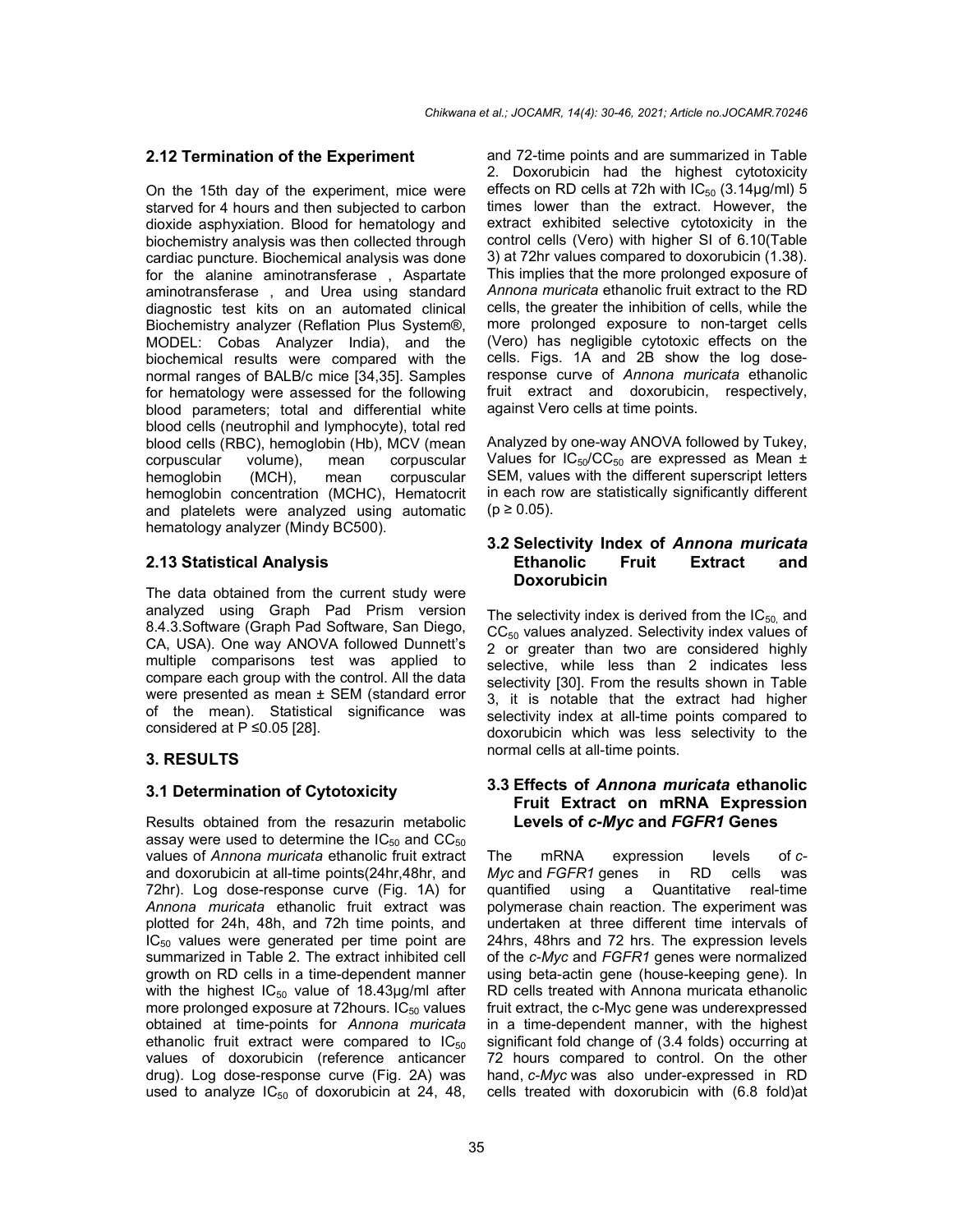occurring at 72hrs compared to the extract and control. However, the differences in fold changes between doxorubicin and *Annona muricata* ethanolic fruit extract on c-Myc expression levels at 72 hours were statistically insignificant p≥0.05(Table 4). Similarly, the *FGFR1* gene was under-expressed in RD cells treated with *Annona muricata* ethanolic fruit extract compared to control and doxorubicin with the highest fold change (6.1) at 72hrs. However, it should also be noted that the differences in fold change between *Annona muricata* ethanolic fruit extract and doxorubicin on expression levels of *FGFR1* at 48hr and 72hr were not statistically significant p≥0.05 (Table 4). Fig. (3A-B)show the effects of *Annona muricata* ethanolic fruit extract on mRNA expression levels of *c-Myc* and *FGFR1*  genes in RD cells compared to the control (untreated cells) and doxorubicin in time points. Table 4 summarises the relative fold changes of the extract and doxorubicin. Fig. 3C shows

Agarose gel image of select qPCR amplicons of Beta-actin, c-Myc, and FGFR1 genes of *Annona muricata* ethanolic fruit extract treated RD cells at different time intervals.

# **3.4 Clinical Observation and Body Weight**

Oral administration of *Annona muricata* ethanolic fruit extract did not cause any signs or symptoms of toxicity in mice, including the highest dose tested. Signs of toxicity such as; changes in the skin, fur, waterly eyes, sleep, salivation, diarrhea, and physical activity were not observed among treatment groups. An increment in body weight was observed from day-1 to day-14 across all dosage levels. Treatment group's weights were not substantially different from the controls ( $P \leq$ 0.05). This result confirms the safety of *Annona muricata* ethanolic fruit extract tested on mice since no weight alteration was observed (Fig. 4).



**Fig. 1. Graphs showing log dose-response curves of % growth inhibition of RD cell (1A) and Vero cells (1B) treated with** *Annona muricata* **ethanolic fruit extract for 24, 48, and 72hrs, determined using the resazurin metabolic assay**



**Fig. 2. Graphs showing the Log dose-response curves of % growth inhibition of RD cells (2A) and Vero cells (2B) treated with doxorubicin for 24, 48, and 72hrs, determined using the resazurin metabolic assay**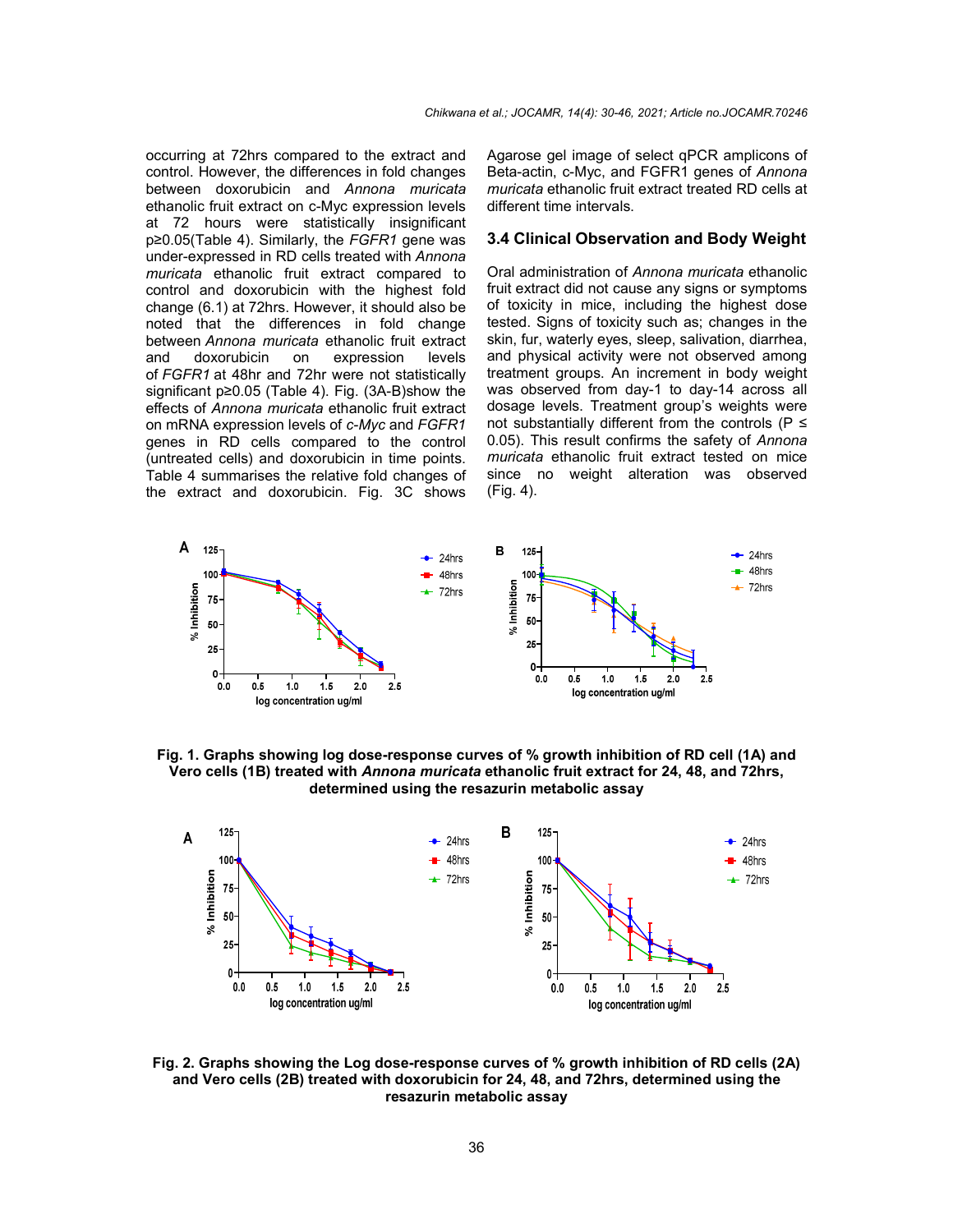| Treatment                 | <b>Exposure</b><br>time | $IC_{50}$ ug/ml (RD cells)    | $CC_{50}$ ug/ml (Vero cells)  |
|---------------------------|-------------------------|-------------------------------|-------------------------------|
| Annona muricata ethanolic | 24hrs                   | 44.71 ± 0.02 $^{\circ}$       | $133.6 \pm 0.04$ <sup>a</sup> |
| fruit extract             | 48hrs                   | $26.33 \pm 0.04$ <sup>b</sup> | $120.5\pm 1.05^b$             |
|                           | 72hrs                   | $18.43 \pm 0.52$ <sup>c</sup> | $112.60 \pm 0.67^b$           |
| Doxorubicin               | 24hrs                   | $9.61 \pm 0.07$ <sup>d</sup>  | 19.36 $\pm$ 0.04 $\degree$    |
|                           | 48hrs                   | $5.9 \pm 0.15^e$              | $9.10 \pm 0.02$ <sup>d</sup>  |
|                           | 72hrs                   | $3.41 \pm 0.04$ <sup>t</sup>  | 4.71 $\pm$ 1.23 $e$           |

Table 2. Summary of IC<sub>50</sub> and CC<sub>50</sub> values of cell line with treatments

#### **Table 3. Selectivity index of the treatments**

|                              | Annona muricata ethanolic fruit extract |       |        | <b>Doxorubicin</b> |        |       |
|------------------------------|-----------------------------------------|-------|--------|--------------------|--------|-------|
|                              | <b>Exposure time</b>                    |       |        |                    |        |       |
| Cell line                    | 24 hrs                                  | 48hrs | 72hrs  | 24 hrs             | 48 hrs | 72hrs |
| Vero cells $CC_{50}$ (µg/ml) | 133.6                                   | 120   | 112.60 | 19.32              | 9.10   | 4.71  |
| RD cells $IC_{50}(\mu g/ml)$ | 144.71                                  | 26.33 | 18.43  | 9.61               | 5.9    | 3.41  |
| Selectivity index            | 2.98                                    | 4.5   | 6.10   | 2.0                | 1.54   | 1.38  |







**Fig. 3B. Effect of Annona muricata ethanolic fruit extract on** *FGFR1* **mRNA expression was evaluated using qPCR analysis.** *Β-actin* **(Housekeeping gene) was used for the normalization of the mRNA expression. The graph shows a time-dependent down-regulation of** *FGFR1* **after treatment with** *Annona muricata* **ethanolic fruit extract compared to doxorubicin (positive control for cancer drug). The different letter at each time of exposure depicts significant difference (p ≤ 0.05)**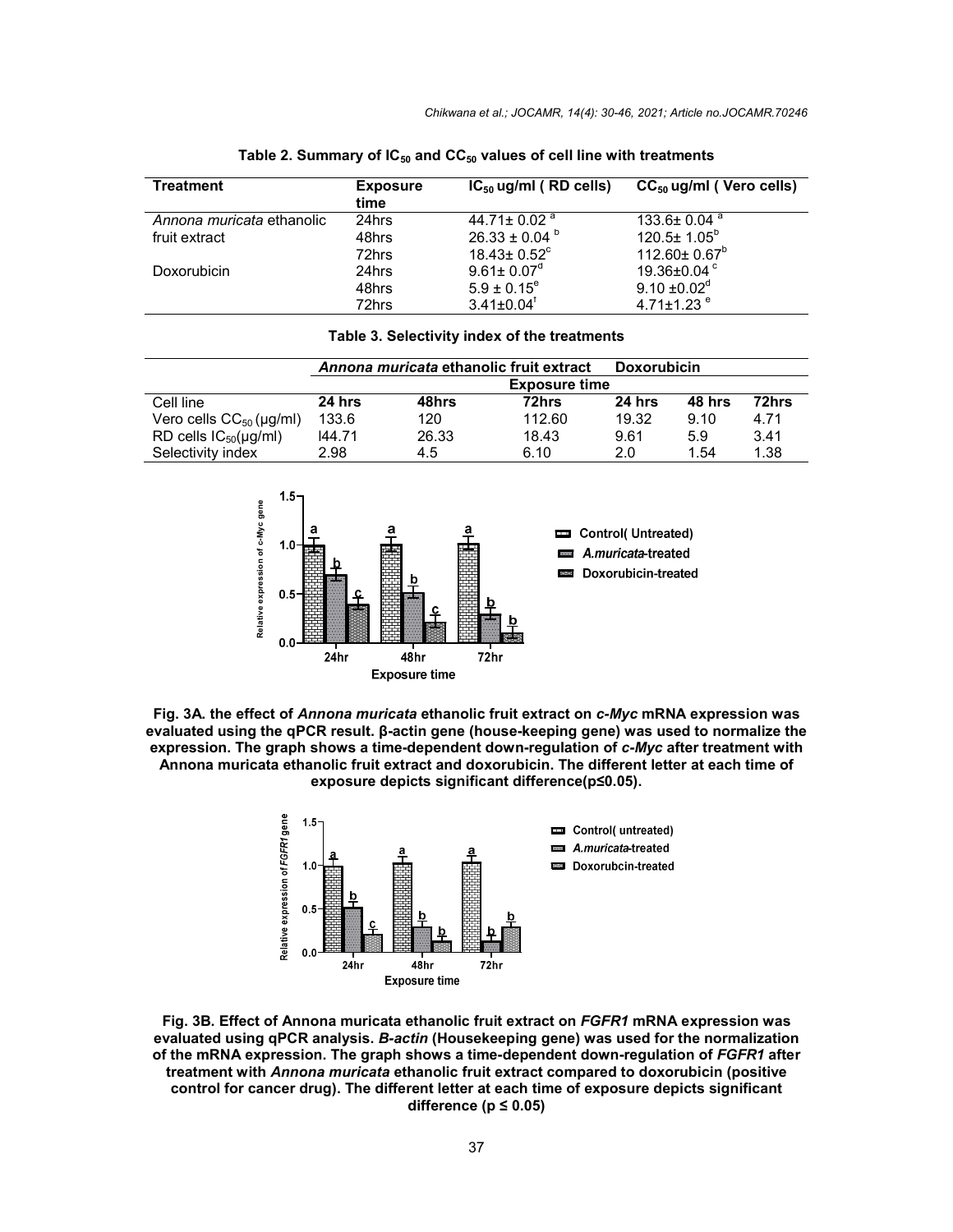|       |                  | Annona muricata ethanolic fruit<br>extract | <b>Doxorubicin</b> |         |
|-------|------------------|--------------------------------------------|--------------------|---------|
| Gene  | Time of exposure | Fold change                                | <b>Fold change</b> | p-value |
| c-Myc | 24hr             | 1.5                                        | 2.5                | 0.0097  |
|       | 48hr             | 2.1                                        | 4.6                | 0.0095  |
|       | 72hr             | 3.4                                        | 6.8                | 0.2435  |
| FGFR1 | 24hr             | 1.9                                        | 3.1                | 0.0060  |
|       | 48hr             | 3.6                                        | 4.3                | 0.7662  |
|       | 72hr             | 6.1                                        | 3.3                | 0.3062  |

**Table 4. Summary of relative fold changes of the target gene**



**Fig. 3C. Agarose gel image of select qPCR amplicons of Beta-actin, c-Myc, and FGFR1 genes of** *Annona muricata* **ethanolic fruit extract treated RD cells at different time intervals. Lane A represents ladder (100bp). Lanes E, H, and M, Negative Control. Lanes B, F, and I,** *Beta-actin* **gene (153bp) at 24hrs, 48hrs, and 72 hrs time intervals, respectively. Lanes C, G, and J** *c-Myc* **gene(129bp) at 24hrs,48hrs, and 72hrs, respectively, and Lane D, F, K-FGFR1(175bp) at 24hrs, 48hrs, and 72hrs, respectively**



**Fig. 4. Effects of** *Annona muricata* **ethanolic fruit extract on body weight of mice on different days. Values are expressed as mean ± SEM (n = 5) and analyzed with one-way ANOVA followed by Dunnett's post hoc test. Mean values bearing the same letters among treatment groups in the same days show no significantly different (p ≥ 0.05)**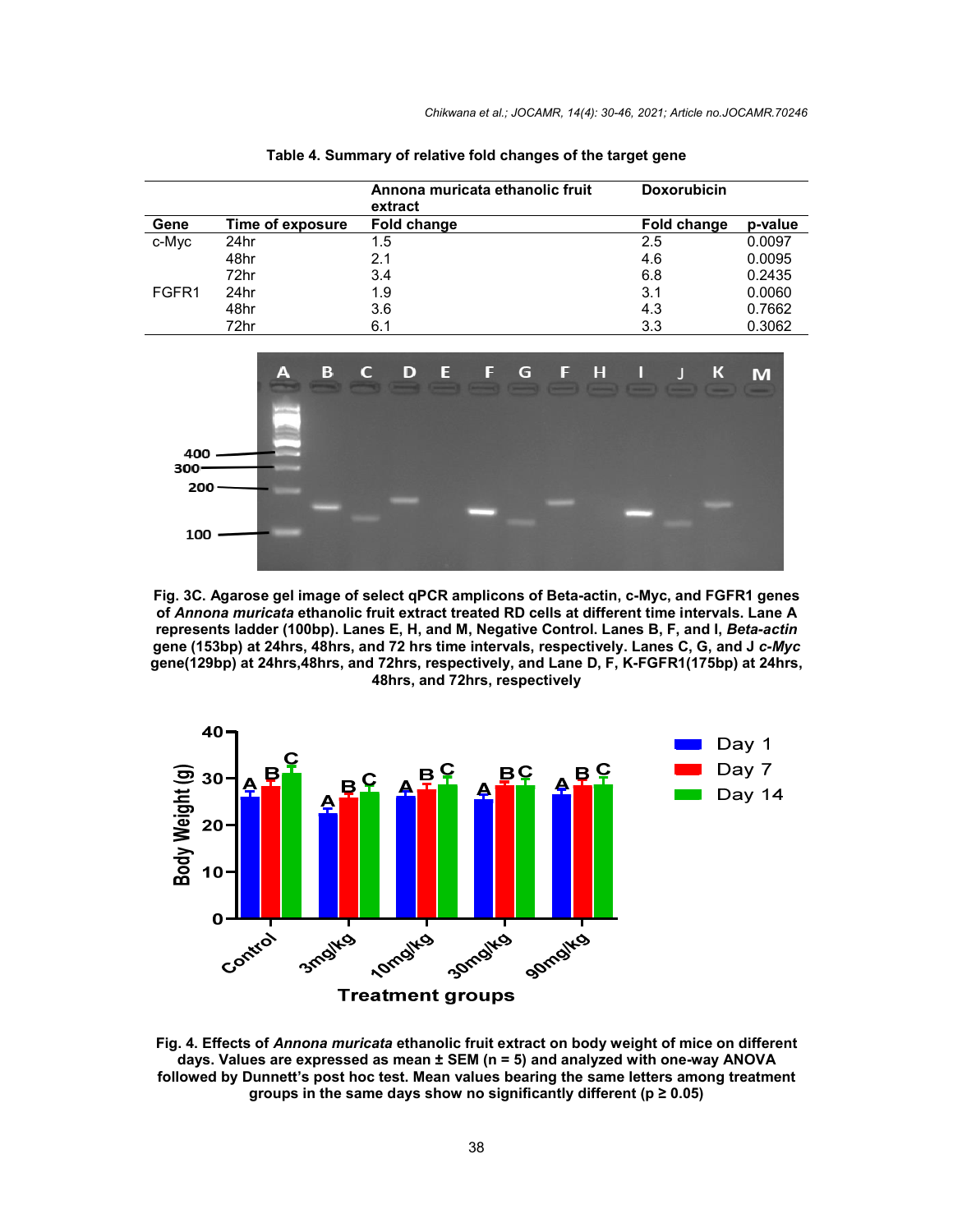# **3.5 Effects of** *Annona muricata* **Ethanolic Fruit Extract on Liver and Kidney Biochemical Parameters**

The effects of *Annona muricata* ethanolic fruit extract on liver and kidney biochemical parameters are summarized in Fig. 5. Similar to the kidney function parameter (urea –Fig. 5C), no significant differences were noticeable on liver function parameters; Alanine aminotransferase (ALT – Fig. 5B) and Aspartate aminotransferase (AST – Fig. 5A) between the treatment groups and control ( $p \ge 0.05$ .

### **3.6 Effects of** *Annona muricata* **Ethanolic Fruit Extract on Hematological Parameters**

The effects of *Annona muricata* ethanolic fruit extract on hematological parameters are presented in Table 5. No significant difference was observed on hematological parameters; hemoglobin, total Red blood cells, Hematocrit, Mean Cell Hemoglobin, White blood cells, neutrophils, lymphocytes, and platelet count among the control group and treated groups (Table 5). However, the significant difference was only observed in MCHC among the groups  $(p > 0.03)$ 

Values are expressed as Mean ±SEM. Values that do not share a superscript letter are significantly different. (p≤0.05); analyzed by ANOVA followed by Tukey's post hoc test. RBC-Red Blood Cells, Hb-Hemoglobin, HCT-Hematocrit, MCV-Mean Cell Volume, MCH-Mean Cell Hemoglobin, MCHC- Mean Cell Hemoglobin Content), WBC-White Blood Cells, PLT-Platelets, LYM- Lymphocytes and NEU-Neutrophils.







**Fig. 5. Effects of** *Annona muricata* **fruit extract on biochemical parameters: (A) – Mean Aspartate minotransferase (AST of mice; (B) – Mean alanine aminotransferase (ALT) of mice; (C) – Mean Urea of mice. Control is the group of mice without the treatment; Mean values**  bearing the same letter are not statistically significantly different from each other ( $p \ge 0.05$ ). **SEM (n = 6)**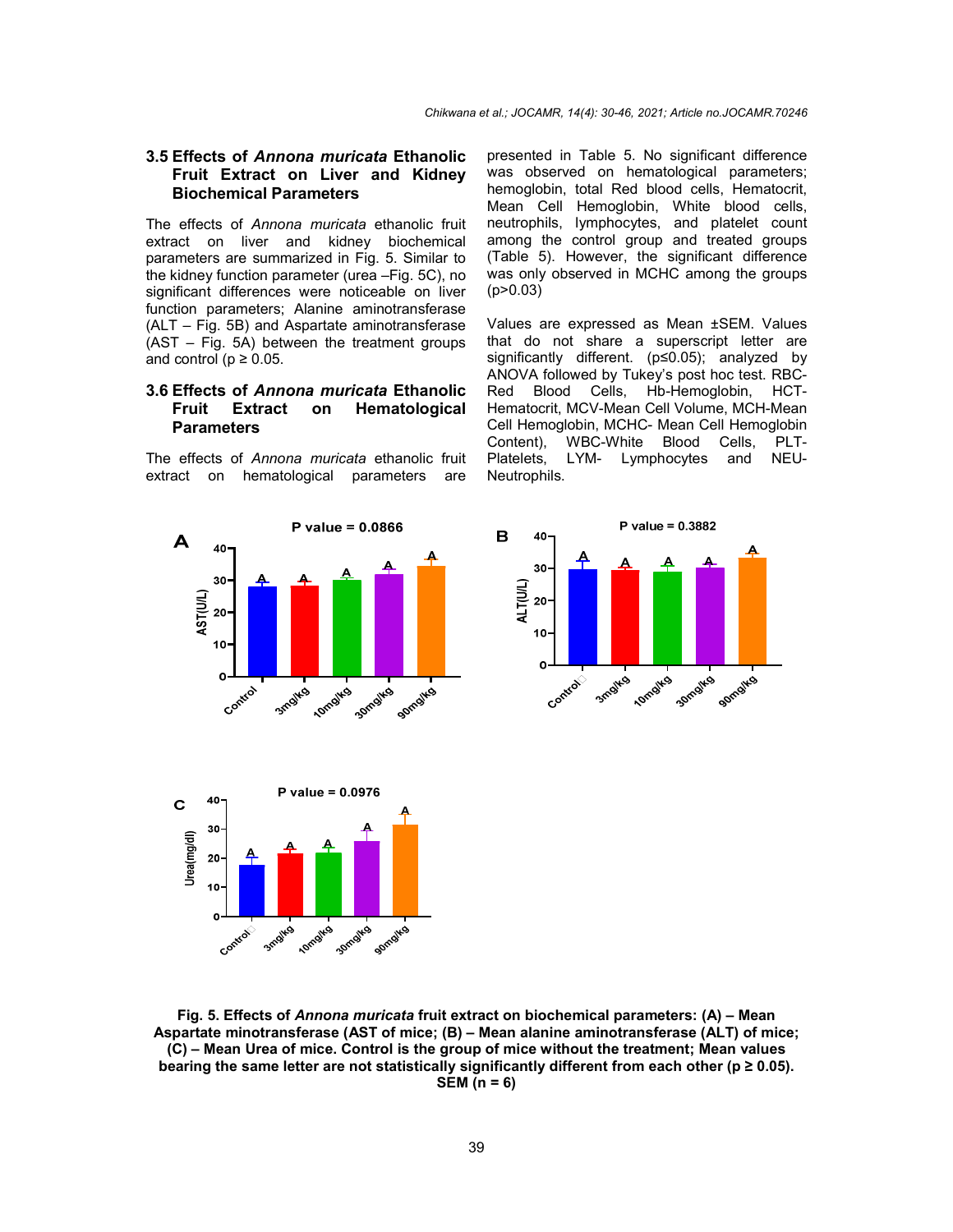### *Chikwana et al.; JOCAMR, 14(4): 30-46, 2021; Article no.JOCAMR.70246*

| Hematological parameters and<br>indices |                              | Treatments                    |                              |                              |                              | P-value |
|-----------------------------------------|------------------------------|-------------------------------|------------------------------|------------------------------|------------------------------|---------|
|                                         | Control                      | 3mg/kg                        | 10mg/kg                      | 30mg/kg                      | 90mg/kg                      |         |
| RBC(109/L)                              | $10.06 \pm 0.30^a$           | $9.24 \pm 0.07$ <sup>a</sup>  | $10.02 \pm 1.04^a$           | $9.08 \pm 0.09^a$            | $10.28 \pm 0.25^a$           | 0.4005  |
| Hb(g/dL)                                | $15.16 \pm 0.4^a$            | 14.96 $\pm$ 0.31 <sup>a</sup> | $15.67 + 1.74$ <sup>a</sup>  | $14.5 + 0.45^{\circ}$        | $15.6 \pm 0.20^a$            | 0.8723  |
| HCT%                                    | $49.96 \pm 1.73^{\circ}$     | $46.56 \pm 0.9^{\circ}$       | $47.03 \pm 0.9^a$            | $44.26 \pm 0.50^a$           | $51.3 \pm 0.9^a$             | 0.4626  |
| MCV(fL)                                 | $49.63 \pm 1.04^a$           | $49.63 \pm 0.9^{\circ}$       | $47.0 \pm 0.36^a$            | $48.73 \pm 0.10^a$           | $48.25 \pm 1.35^a$           | 0.9132  |
| MCH(pg)                                 | $15.06 \pm 0.03^{\circ}$     | $15.9 \pm 0.15^{\circ}$       | $15.6 + 0.15^a$              | $15.96 + 0.6^a$              | $15.25 \pm 0.55^{\circ}$     | 0.1218  |
| MCHC (g/dL)                             | $30.36 \pm 0.58^{bb}$        | $32.0 \pm 0.43^{ab}$          | $33.2 \pm 0.55^{aa}$         | $32.73 \pm 1.35^{ab}$        | $31.5 \pm 0.2^{30}$          | 0.0367  |
| WBC $(x109/L)$                          | $7.70 \pm 0.78$ <sup>a</sup> | $7.06 \pm 0.8$ <sup>a</sup>   | $7.46 \pm 0.94$ <sup>a</sup> | $9.46 \pm 1.36$ <sup>a</sup> | $9.01 \pm 1.36$ <sup>a</sup> | 0.6546  |
| NEU $(x10^9/L)$                         | $1.76 \pm 0.15$ <sup>a</sup> | 1.116 $\pm$ 0.48 $a$          | $0.74 \pm 0.33$ <sup>a</sup> | $1.29 \pm 0.59$ a            | 1.02± 0.35 $^{\circ}$        | 0.2961  |
| LYM $(x10^9/L)$                         | $5.93 \pm 0.71$ <sup>a</sup> | $5.73 \pm 1.1$ <sup>a</sup>   | $6.71 \pm 0.90$ a            | $8.15 \pm 1.93$ <sup>a</sup> | $8.3 \pm 1.13$ <sup>a</sup>  | 0.5986  |
| PLT(x10 <sup>9</sup> /L)                | $1074 \pm 308.4^a$           | 848.66±136 <sup>ª</sup>       | $803.6 \pm 113^a$            | $909.3 \pm 107^a$            | $1009.5 \pm 3.5^{\circ}$     | 0.8642  |

# **Table 5. Effects of annona muricata ethanolic fruit extract on hematological parameters**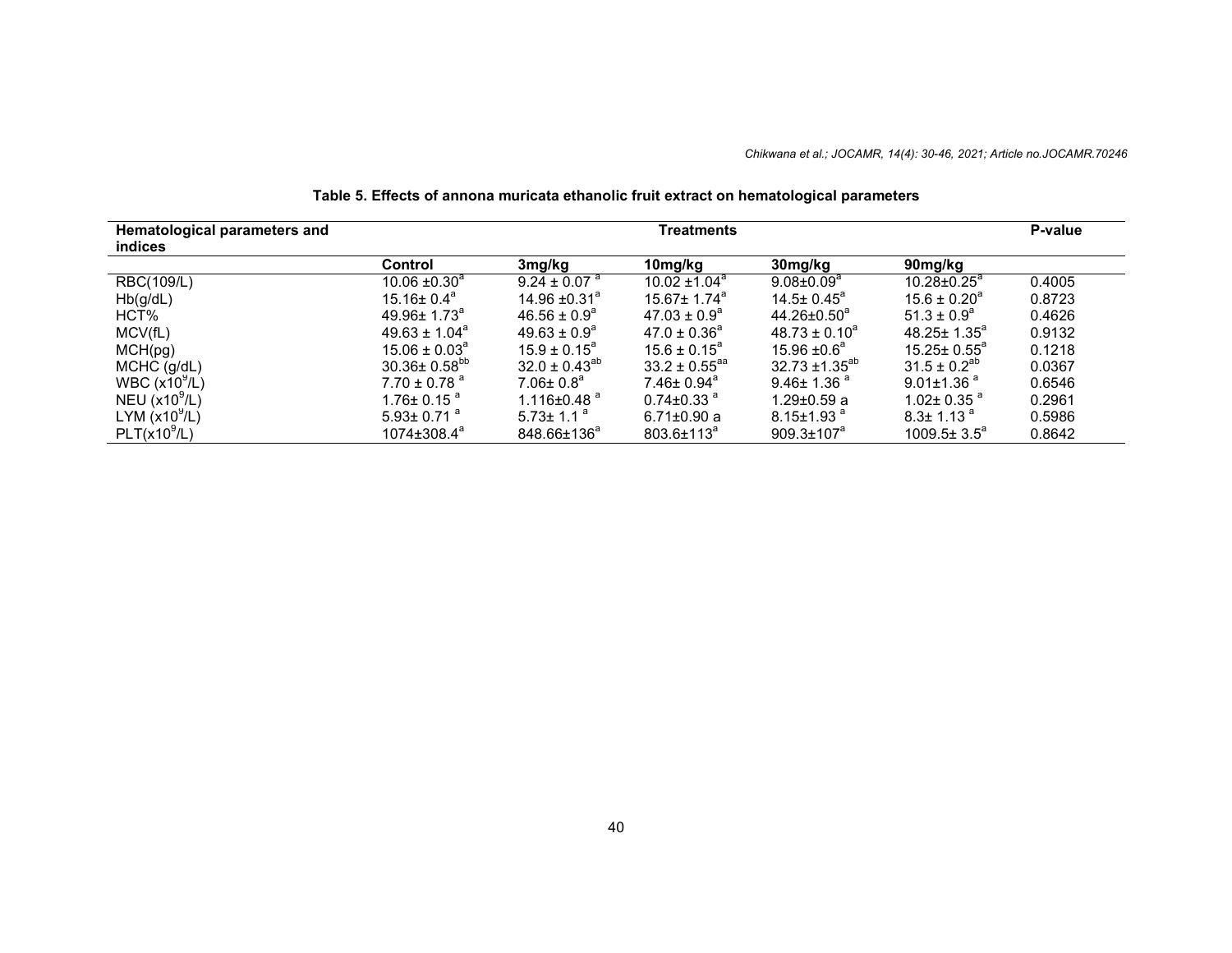### **4. DISCUSSION**

Cell proliferation is the process that increases the number of cells and is defined by the balance between cell division and cell loss through cell death or differentiation[36]. This process is increased in cancerous cells, leading to tumor aggressiveness [37]. Drugs or natural products that inhibit the spread of cells into surrounding tissue.,are known to have antiproliferative activity [38].The present study evaluated the antiproliferative activity *of Annona muricata* ethanolic fruit extract in the human rhabdomyosarcoma cell line (RD) and Vero cell lines The antiproliferative activities of the extracts were reported based on median inhibitory concentration  $(IC_{50})$  [38]. This study showed that the *Annona muricata* ethanolic fruit extract exhibited cytotoxic effects towards the RD cells in a time- and dose-dependent manner with highest  $IC_{50}$  of 18.17ug/ml at occurring at72hr. These findings are in agreement with other previous findings where aqueous acetone extract and Methanol and dichloromethane (DCM) of fruit extract significantly inhibited cell growth of Human BCMDA-MB-468, MCF-7[39], DU145 (prostate cancer, HTB-81), HCC 1395 (breast cancer, CRL-2324), Hela (cervical cancer cell lines, CCL-2) [21,26]. Doxorubicin, the positive control, had lower  $IC_{50}$  values at all-time points than those of *Annona muricata* ethanolic fruit extract, this result is justifiable because doxorubicin is a purified compound as opposed to the *Annona muricata* ethanolic fruit extract, which is in crude form. Selective cytotoxicity is an important mechanism that justifies an ideal chemotherapeutic agent [18]. A drug with an SI of 2 or greater than two is considered highly selective [30]. The *Annona muricata* ethanolic fruit extract had a higher selectivity index on Vero cells compared to the reference cancer drug doxorubicin. These results suggest that the extracts can discriminate between malignant and non-malignant cells hence considered safer when compared to doxorubicin. These findings are consistent with the previous studies that showed that *Annona muricata* contain bioactive compounds that more toxic to cancer cells than normal cells [23,24,26].

In tumorigenesis, metastasis, cell proliferation, differentiation, anti-apoptosis, and angiogenesis are all critical hallmarks of cancer[12]. Deregulation of the *c-Myc* and *FGFR1* genes in rhabdomyosarcoma causes uncontrolled cell proliferation, immune evasion, cell immortalization, metastasis, genomic instability, and uncontrolled angiogenesis [14,40,41]. As a result, rhabdomyosarcoma patients experience tumor aggressiveness, medication resistance, and a catastrophic prognosis. [42,43]. In cancer research, several lines of evidence have shown that bioactive compounds found in natural products tend to influence gene expression by regulating critical transcription factors involved in tumorigenesis [44]. The current study determined the effects of *Annona muricata* ethanolic fruit extract on the expression of *c-Myc* and FGFR1 genes in RD cells. The expression levels were assessed using real-time qPCR at three different times: 24 hours, 48 hours, and 72 hours. Results obtained in this study revealed that the *c-Myc* gene expression was downregulated by *Annona muricata* ethanolic fruit extract in a timedependent manner compared to control (Figure 3A), with the highest fold change (3.4) registered at 72 hours. Comparatively, no significant changes in *c-Myc* gene expression levels were observed with the doxorubicin ( $p \ge 0$ . 0.2435). Essential signaling pathways, such as the Wnt/beta-catenin, Ras/Raf/ERK, and the Ras/PI3K/AKT/GSK-3 pathways, regulate the expression of intracellular *c-Myc* [15]. The expression of intracellular c-Myc is regulated by signaling pathways such as Wnt/beta-catenin, Ras/Raf/ERK, and Ras/PI3K/AKT/GSK-3. In addition, the control of c-Myc gene expression has a cascade effect on genes involved in cell cycle progression, proliferation (MINA53 and PTMA), and metabolism (CAD, LDHA, and ODC1) [41]. Our findings plausibly suggest that *Annona muricata* ethanolic fruit extract inhibits RD cell growth in the antiproliferative assay by altering critical signaling pathways which modulate *c-Myc* gene expression. These findings align with previous research that showed plant extracts from Curcumin, *Punica granatum*, and *S. herbacea* contain therapeutic properties that down-regulate the *c-Myc* gene expression in different adenocarcinomas [41,45,46].

Similarly, the *FGFR1* gene was also downregulated in a time-dependent manner in RD cells, treated with *Annona muricata* ethanolic fruit extract compared to control with the highest relative fold change (6.1) occurring at 72hr . However, compared to the standard drug, the *FGFR1* was upregulated at 72hrs, but the difference was not statistically significant p≥0.05. Angiogenesis is a complex process associated with a series of events such as endothelial, cell migration, and invasion. These complex events rely on *FGFR1* signaling and *FGFR1* phosphorylation to initiate downstream signaling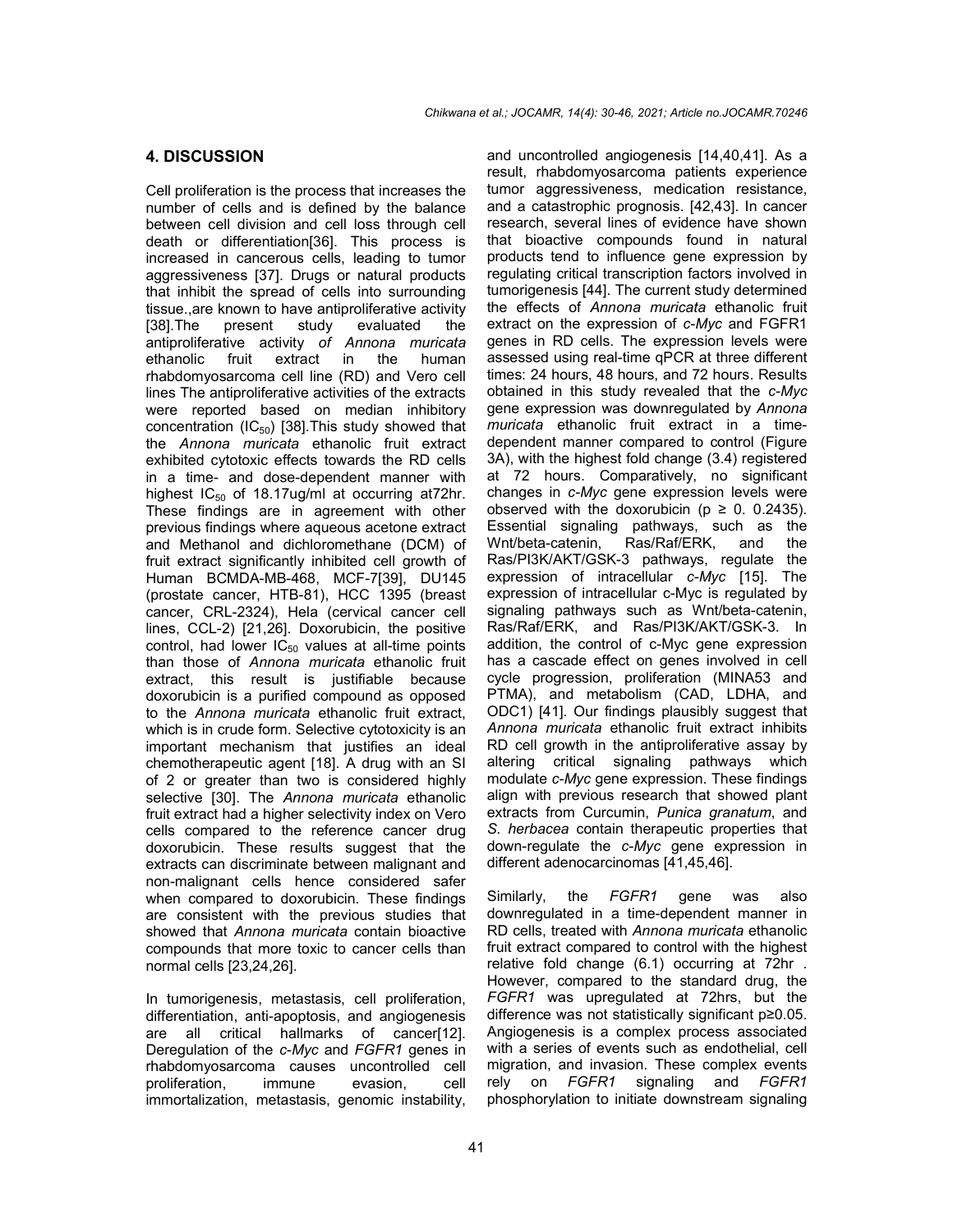pathways [47]. Our findings have demonstrated that *Annona muricata* ethanolic fruit extract could have a potential effect on the *FGFR1*-mediated PI3K-Akt signaling pathway involved in the phosphorylation of *FGFR1,* leading to the suppression of RD cell growth and angiogenesis. Hence *Annona muricata* ethanolic fruit extract could be a potential new therapeutic agent due to its anti-tumor and anti-angiogenesis mechanisms against rhabdomyosarcoma. The present findings agreed with the earlier studies, which reported natural products inhibiting the *FGFR1* pathway, leading to anti-angiogenesis in the cancer cells [46–48]. These data further suggest that the *Annona muricata* ethanolic fruit extract could be an effective chemotherapeutic treatment for rhabdomyosarcoma has it has shown that it has therapeutic effects of suppressing the expression levels c*-Myc* and *FGFR1*

For centuries, medical plants have been considered efficacious and safe due to reducing severe side effects [49], consequently leading to prolonged usage of herbal medicine and formulation by individuals without proper dosages and scientific knowledge of their toxicological effects[50]. Therefore, scientific knowledge towards Oral toxicity data is required to predict the safety associated with medical products and helps identify dosages that could consider safe for humankind [51] during the Annona muricata ethanolic fruit extract oral toxic in the current study. No symptoms or signs of clinical and physical activity changes were observed compared to treated mice and control. Additionally, all animals gained weight across all dosage levels, and the weights of the treated groups were not significantly different compared to controls (P≤0.05). These results confirm the extract's safety on mice treated up to 90mg/kg since no signs of adverse toxicity and body weight alteration were observed. This finding agrees with a study conducted by [52] whereby lyophilized fruit juice of *Annona muricata* showed no bodyweight alteration among treated and control rodents.

Alanine aminotransferase and aspartate aminotransferase are enzymes in the liver which determine liver toxicity caused by drugs, chemicals, and formulations [49]. In the current work, *Annona muricata* ethanolic fruit extract showed no effect on ALT and AST levels of treated mice compared to the control group (p > 0.05). Correspondingly, the kidney function was also evaluated for potential toxicological effects

induced by the extract through measurement of urea concentration. Any significant change in this parameter could point to induced nephrotoxicity. However, the obtained data indicated no adverse effect on urea in the treated mice when compared to the control group ( $p > 0.05$ ). Our findings echo those of a previous study conducted elsewhere [20], suggesting that *Annona muricata* fruit is safe and not toxic and could as well be used for therapeutic purposes.

The hematopoietic system is an essential target for toxic compounds and evaluating animals and humans physiological and pathological states [51]. Red blood cell indices such as the mean corpuscular volume (MCV), the mean corpuscular hemoglobin concentration (MCHC), and Hematocrit, hemoglobin (HB) are vital indicators for the diagnosis of different types of anemia [53]. In the current study, the effect of *Annona muricata* ethanolic fruit extract on MCV, MCH, and HB, and HCT were not statistically significantly different compared to the control group. These findings demonstrate that the *Annona muricata* ethanolic fruit extract at both doses did not cause a significant toxic effect on the levels of calculated red blood cell (RBC) indices. Furthermore, the *Annona muricata* ethanolic fruit extract did not cause any macrocytic, hemolytic, hypochromic, and microcytic anemias, as the size and concentration of hemoglobin in RBC were not affected in treated mice. These findings agree with other findings that showed values of RBC parameters of extract-treated Wistar rats did not show any anemia [54].

White blood cells are defense mechanisms that respond to infectious agents, tissue injury, or any inflammation in the body [50]. In the hematological analysis done in this study, the effect of the fruit extract was also evaluated on the white blood cell (WBC) count. Like previous studies [55], the WBC count in this study demonstrated no significant difference compared to the control. This result may signify that that *Annona muricata* ethanolic fruit extract does not possess toxins suppressing the average production of WBC (leucopenia) or inducing leukocytosis.

Platelets have a significant role in blood-clot formation during tissue damage hence preventing blood loss. Thrombocytopenia is associated with a reduced number of platelets caused by decreased production or increased destruction of platelets. Thrombocytopenia is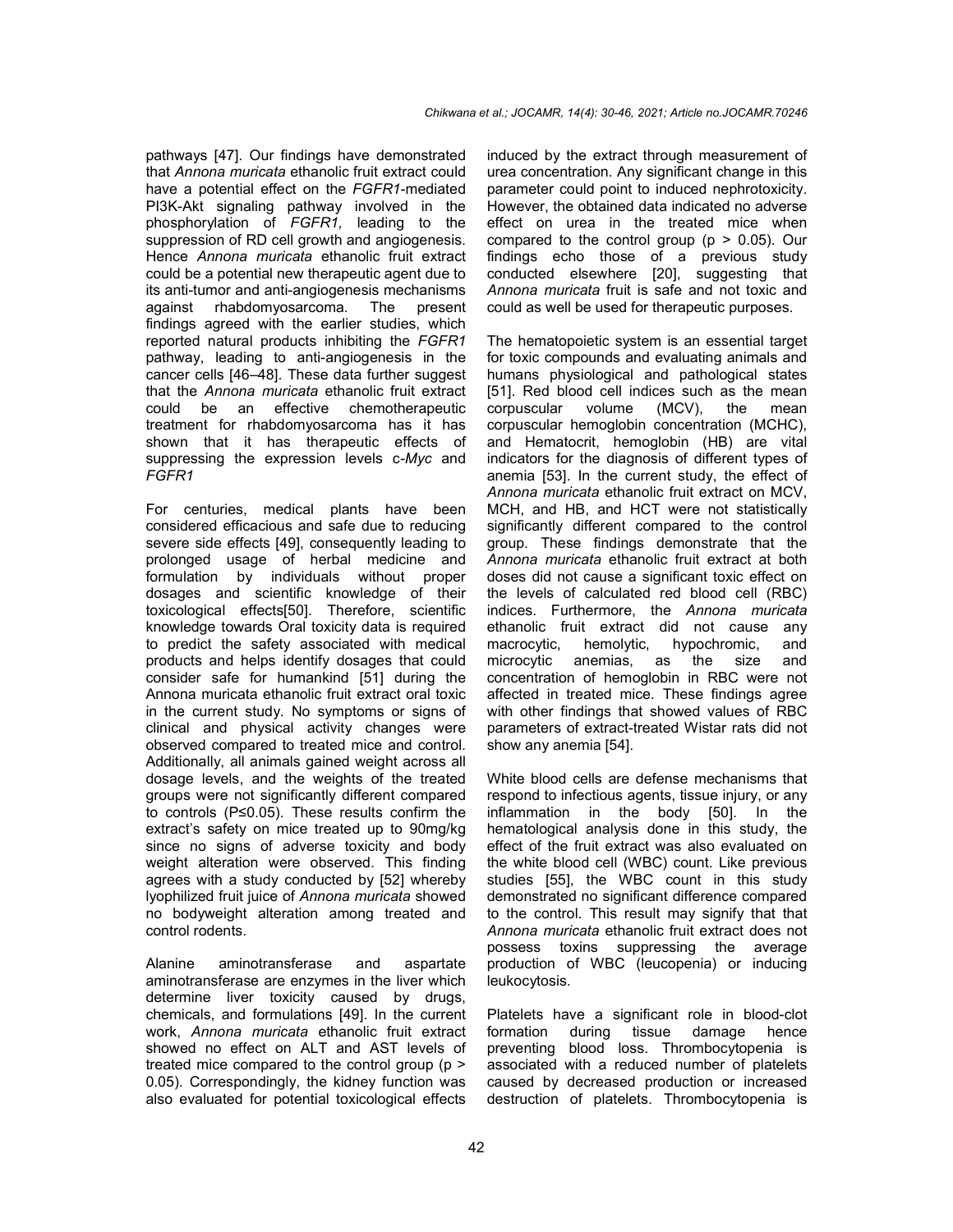usually non-immune (drug-induced) or Immune thrombocytopenia caused by an antibody. On the other hand, thrombocytosis is an abnormal increase in circulating platelets due to toxic agent-mediated inflammation or abnormal bleeding [34]. There was no significant difference in the platelet count between treatment groups compared to the control group in this study. These results suggest that the *Annona muricata* ethanolic fruit extract does not affect inducing thrombocytopenia or thrombocytosis. Based on these findings of the acute toxicity *Annona muricata* ethanolic fruit extract may be safe and non-toxic for pharmacological and therapeutic reasons. Additionally, the results of this acute toxicity investigation aided in the selection of acceptable extract test doses for further *in vivo* anticancer activity testing.

# **5. CONCLUSION**

This study has shown that the *Annona muricata*  ethanolic fruit extract exhibits anticancer effects by inhibiting Human rhabdomyosarcoma cells through downregulation of vital molecular markers (*FGFR1* and *c-MYC* genes) involved in tumorigenesis of rhabdomyosarcoma. of rhabdomyosarcoma. Furthermore, the extracts showed no toxicity effect in all doses studied and were relatively selective, as shown by the high selectivity index. These findings suggest that the *Annona muricata* ethanolic fruit extract could be a potential chemotherapeutic agent in the treatment of rhabdomyosarcoma. Nevertheless, further investigations should be done *in vivo* further to determine its anti-tumor activity and subacute and chronic toxicity further to explore the safety profile of this medicinal plant and undertake studies in non-human primates, a step towards clinical utilization of the plant.

# **SUPPLEMENTARY MATERIALS**

Supplementary material is available in the following link: https://www.journaljocamr.com/index.php/JOCA MR/libraryFiles/downloadPublic/6

### **AVAILABILITY OF DATA AND MATERIALS**

Raw data can be obtained from the corresponding authors upon reasonable request.

# **CONSENT**

It is not applicable.

### **ETHICAL APROVAL**

The experimental protocol adopted in this study was approved by JKUAT Institution Ethics Review Committee (JKU/IERC/02316/0028).

# **ACKNOWLEDGEMENTS**

The authors would like to thank Pan Africa University, Institute of Basic Sciences, Technology, and Innovation, to fund this project. They further thank Janet Majanja, Meshack Wedagu, Silvanos Mukunzi, Samwel Symekher, and the entire team at Kenya Institute of Medical Research-Central for Virus Research to complete this work.

# **COMPETING INTERESTS**

Authors have declared that no competing interests exist.

# **REFERENCES**

- 1. Stewart B, Kleihues P. World cancer report; 2003.
- 2. Siamayuwa CE, Nyanga LK, Chidewe C. Chemopreventive effects and antioxidant capacity of combined leaf extracts of sesamum angustifolium (Oliv.) engl. and hibiscus articulatus on rhabdomyosarcoma. Evidence-Based Complement Altern Med; 2020. DOI: 10.1155/2020/8567182
- 3. World Health Organization, "WHO Report on Cancer"; 2020.
- 4. Houghton JA, Houghton PJ, Green AA. Chemotherapy of childhood<br>rhabdomyosarcomas growing as rhabdomyosarcomas growing as xenografts in immune-deprived mice. Cancer Res. 1982;42:535–9.
- 5. Chen C, Dorado Garcia H, Scheer M, Henssen AG. Current and future treatment strategies for rhabdomyosarcoma. Front Oncol. 2019;9:1–18. DOI: 10.3389/fonc.2019.01458
- 6. Stefan C, Bray F, Ferlay J, Liu B, Parkin DM. Cancer of childhood in sub-Saharan Africa. Ecancermedicalscience. 2017;11:1–95.

DOI: 10.3332/ecancer.2017.755

7. Ogbole OO, Segun PA, Adeniji AJ. *In vitro* cytotoxic activity of medicinal plants from Nigeria ethnomedicine on Rhabdomyosarcoma cancer cell line and HPLC analysis of active extracts. BMC Complement Altern Med. 2017;17:1–10.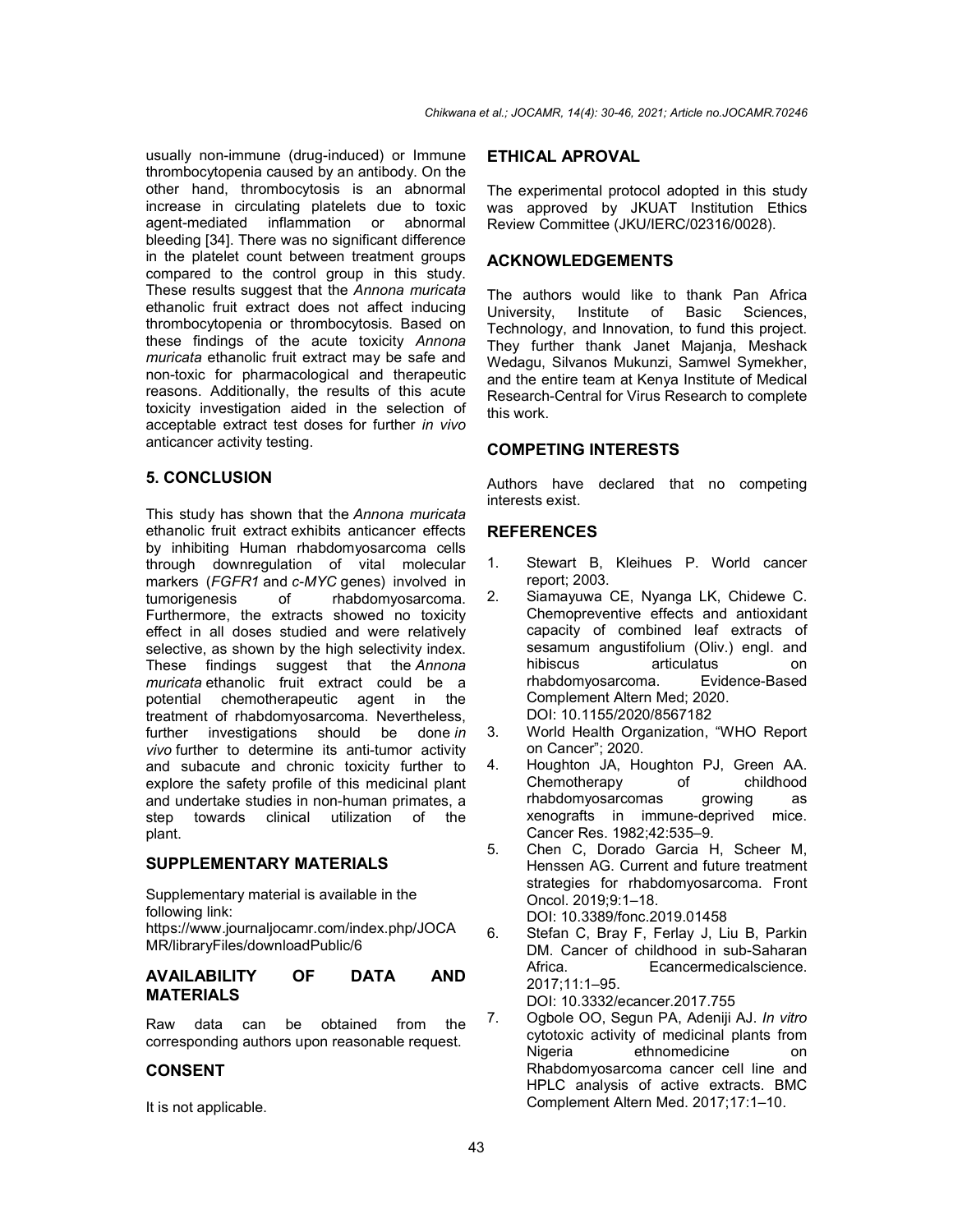DOI: 10.1186/s12906-017-2005-8

8. Sun X, Guo W, Shen JK, Mankin HJ, Hornicek FJ, Duan Z.<br>Rhabdomvosarcoma: Advances in Rhabdomyosarcoma : Advances in molecular and cellular biology. Sarcoma; 2015.

DOI: https://doi.org/10.1155/2015/232010

- 9. Ko Y, Choi HS, Kim J, Kim S, Yun B, Lee D. Coriolic acid (13-(S)-Hydroxy-9Z, 11Eoctadecadienoic acid) from glasswort (*Salicornia herbacea* L.) suppresses breast cancer stem cell through the regulation of c-Myc. Molecules. 2020;25:4950. DOI:https://doi.org/10.3390/molecules2521 4950
- 10. Skapek SX, Ferrari A, Gupta AA, Lupo PJ, Butler E, Shipley J, et al. Rhabdomyosarcoma. Nat Rev Dis Prim. 2019;5:14–6. DOI: 10.1038/s41572-018-0051-2
- 11. Romanenko AM. Apoptosis and cancer. Arkh Patol. 1996;58:18–23. DOI: 10.1146/annurev-cancerbio-050216- 121933
- 12. Hanahan D, Weinberg RA. Hallmarks of cancer: The next generation. Cell. 2011;144:646–74. DOI: 10.1016/j.cell.2011.02.013
- 13. VI JGT, Cheuk AT, Tsang PS, Chung JY, Song YK, Desai K, et al. Identification of FGFR4-activating mutations in human rhabdomyosarcomas that promote metastasis in xenotransplanted models. J Clin Investig. 2009;119:3395-407.
	- DOI: 10.1172/JCI39703.Analysis
- 14. Saab R, Spunt SL, Skapek SX. Myogenesis and rhabdomyosarcoma : The jekyll and hyde of skeletal muscle. 1st ed. Elsevier Inc. 2011;94. DOI: 10.1016/B978-0-12-380916-2.00007- 3
- 15. Huang H, Weng H, Zhou H, Qu L. Attacking c-Myc: Targeted and combined therapies for cancer. Curr Pharm Des. 2014;20:6543–54. DOI:

10.2174/1381612820666140826153203

16. Raju R, Palapetta SM, Sandhya VK, Sahu A, Alipoor A, Balakrishnan L, et al. A network map of FGF-1/FGFR signaling system. J Signal Transduct. 2014 ;1–16.

DOI: 10.1155/2014/962962

17. Kaur R, Kapoor K, Kaur H. Plants as a source of anticancer agents. J Nat Prod Plant Resourrces. 2011;1:119–24.

- 18. Hosseini A, Ghorbani A. Cancer therapy with phytochemicals: Evidence from clinical studies. Avicenna J Phytomedicine. 2015;5:84–97. DOI: 10.22038/ajp.2015.3872
- 19. Lombardi VRM, Carrera I, Cacabelos R. *In vitro* screening for cytotoxic activity of herbal extracts. Evidence-Based Complement Altern Med. ;2017. DOI: Evidence-Based Complementary and Alternative Medicine.
- 20. Sherif HB, Baba G, Abdullahi SM. Acute and sub- chronic toxicity profile of Annona muricata (Sour sop) on wister albino rats. Bayero J Pure Appl Sci. 2017;10:57–63. DOI: 10.4314/bajopas.v10i2.10
- 21. Jepkorir M, Ambundo T, Ngule CM. Traditional healers and the managment of malaria in Kisumu District , Kenya phytochemical screening and in vitro antiproliferative activity of the fruit of annona muricata and abelmoschus esculentus pods against selected cancer cell lines. J Complement Altern Med Res. 2018;5:1–11.

DOI: 10.4314/eamj.v84i2.9504

22. Rady I, Bloch MB, Chamcheu RCN, Banang Mbeumi S, Anwar MR, Mohamed H, et al. Anticancer properties of graviola (*Annona muricata*): A comprehensive mechanistic review. Oxid Med Cell Longev; 2018.

DOI: 10.1155/2018/1826170

23. Coria-Téllez AV, Montalvo-Gónzalez E, Yahia EM, Obledo-Vázquez EN. Annona muricata: A comprehensive review on its traditional medicinal uses, phytochemicals, pharmacological activities, mechanisms of action and toxicity. Arab J Chem 2018;11:662–91.

DOI: 10.1016/j.arabjc.2016.01.004<br>Gavamukulya Y, Faten Ab

- 24. Gavamukulya Y, Faten Abou E, Wamunyokoli F, Hany<br>Phytochemical screening, Phytochemical screening, anti-oxidant activity and *In vitro* anticancer potential of ethanolic and water leaves extracts of A nnona muricata (Graviola). Asian Pac J Trop Med. 2014;7:S355–63. DOI: 10.1016/S1995-7645(14)60258-3
- 25. Gavamukulya Y, Wamunyokoli F, El-Shemy HA. Annona muricata: Is the natural therapy to most disease conditions including cancer growing in our backyard? A systematic review of its research history and future prospects. Asian Pac J Trop Med. 2017;10:835–48. DOI: 10.1016/J.APJTM.2017.08.009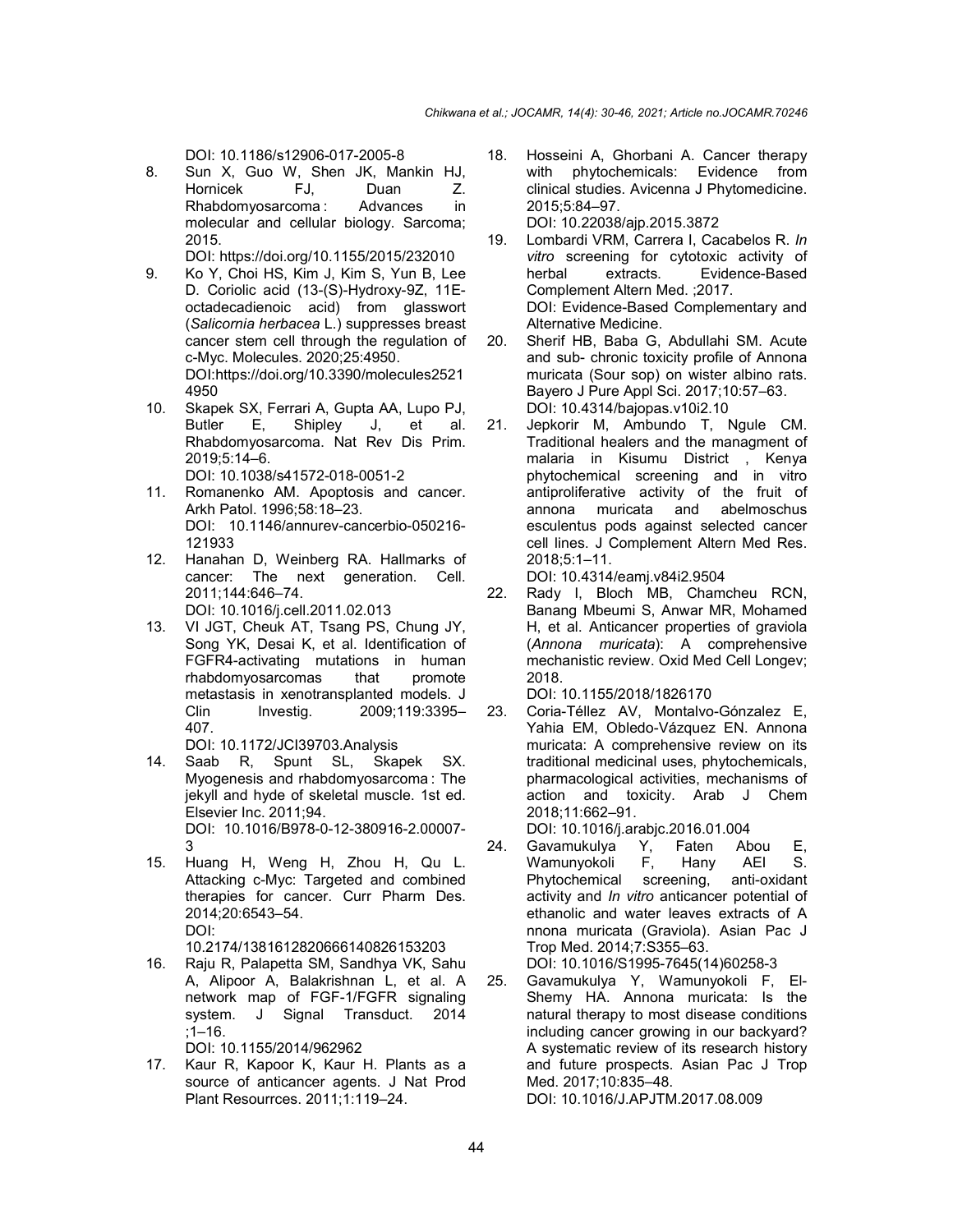- 26. Patel S, Patel JK. A review on a miracle fruits of *Annona muricata*. J Pharmacogn Phytochem. 2016;5:137–48.
- 27. Gavamukulya Y, Maina EN, Meroka AM, El-shemy HA, Magoma G, Wamunyokoli F. In search of new anticancer drugs : Data for cytotoxic activities of green synthesized silver nanoparticles from ethanolic extracts of fruits and leaves of Annona muricata and 5- Fluorouracil against HeLa , PC3 and PNT1A cell lines. Data Br. 2019;26:104442.

DOI: 10.1016/j.dib.2019.104442

- 28. Gavamukulya Y, Maina EN, El-shemy HA, Meroka AM, Kangogo GK, Magoma G, et al. Annona muricata silver nanoparticles exhibit strong anticancer activities against cervical and prostate adenocarcinomas through regulation of CASP9 and the CXCL1 / CXCR2 genes axis. Tumor Biol. 2021;43:37–55. DOI: 10.3233/TUB-200058.
- 29. RP H, Json R, Aones, Lisa LE, Belyea BC, Barr FG, Linardic CM. Human rhabdomyosarcoma cell lines for rhabdomyosarcoma research: Utility and pitfalls. Front Oncol. 2013;1–12. DOI: 10.3389/fonc.2013.00183
- 30. Kaigongi MM, Lukhoba CW, Yaouba S, Makunga NP, Githiomi J, Yenesew A. *In vitro* antimicrobial and antiproliferative activities of the root bark extract and isolated chemical constituents of zanthoxylum paracanthum kokwaro (Rutaceae). Plants. 2020;9:1–15. DOI: 10.3390/plants9070920
- 31. Präbst K, Engelhardt H, Ringgeler S, Hübner H. Colorimetric proliferation assays. Basic Color Prolif Assays MTT, WST, Resazurin. 2017;1601:1–17. DOI: 10.1007/978-1-4939-6960-9
- 32. Oecd, Acute oral toxicity Acute toxic class method. Oecd Guidel Test Chem. 2001:1–14. DOI: 10.1787/9789264071001-en
- 33. Oghenesuvwe EE, Nwoke E, Lotanna AD. Guidelines on dosage calculation and stock solution preparation in experimental animals' studies. J Nat Sci Res. 2014;4:100–6.
- 34. Santos EW. Hematological and biochemical reference values for C57BL/6, Swiss Webster and BALB/c mice. Brazilian J Vet Res Anim Sci; 2016. DOI: 10.11606/issn.1678-4456.v53i2p138- 145
- 35. Imbua V, Enoka L, Kikuvi GM, Wangui P Antibacterial activity, acute toxicity and the effect of garlic and onion extract chitosan nanoparticles on the growth indices in Rainbow Rooster Chicken. AIMS Agric Food. 2020;5:449–65. DOI: 10.3934/agrfood.2020.3.449
- 36. Livingstone J. Natural compounds in cancer therapy. 2001;15.
- DOI: 10.2165/00124363-200110000-00017 37. Elkady AI, Abuzinadah OA, Baeshen NA, Rahmy TR. Differential control of growth, apoptotic activity, and gene expression in human breast cancer cells by extracts derived from medicinal herbs Zingiber officinale. J Biomed Biotechnol; 2012. DOI: 10.1155/2012/614356
- 38. Houk KN, Angeles L, Hunter CA, Krische MJ, Ley SV, Olivucci M, et al. Natural products for cancer prevention and therapy; 2018.

DOI: 10.3390/books978-3-03897-311-9.

- 39. Dai Y, Hogan S, Schmelz EM, Ju YH, Canning C. Selective Growth inhibition of human breast cancer cells by graviola fruit selective growth inhibition of human breast cancer cells by graviola fruit extract *In vitro* and *In vivo* involving downregulation of egfr expression. Nutr Cancer. 2011;63. DOI: 10.1080/01635581.2011.563027
- 40. De Salvo M, Raimondi L, Vella S, Adesso L, Ciarapica R, Verginelli F, et al. Hyperactivation of notch3 amplifies the proliferative potential of rhabdomyosarcoma cells. PLoS One. 2014;9. DOI: 10.1371/journal.pone.0096238
- 41. Elbadawy M, Usui T, Yamawaki H, Sasaki K. Emerging roles of C-myc in cancer stem cell-related signaling and resistance to cancer chemotherapy: A potential therapeutic target against colorectal cancer. Int J Mol Sci. 2019;20. DOI: 10.3390/ijms20092340
- 42. Zhou WY, Zheng H, Du XL, Yang JL. Characterization of FGFR signaling pathway as therapeutic targets for sarcoma patients. Cancer Biol Med. 2016;13:260–8.

DOI: 10.20892/j.issn.2095-3941.2015.0102

- 43. Sims D, Maranyane HM, Damerell V, Govender D, Isaacs AW, Peres J, et al. Cancers in the treatment of embryonal rhabdomyosarcoma. 2020;1–21.
- 44. Shanmugam MK, Lee JH, Chai EZP, Kanchi MM, Kar S, Arfuso F, et al. Cancer prevention and therapy through the